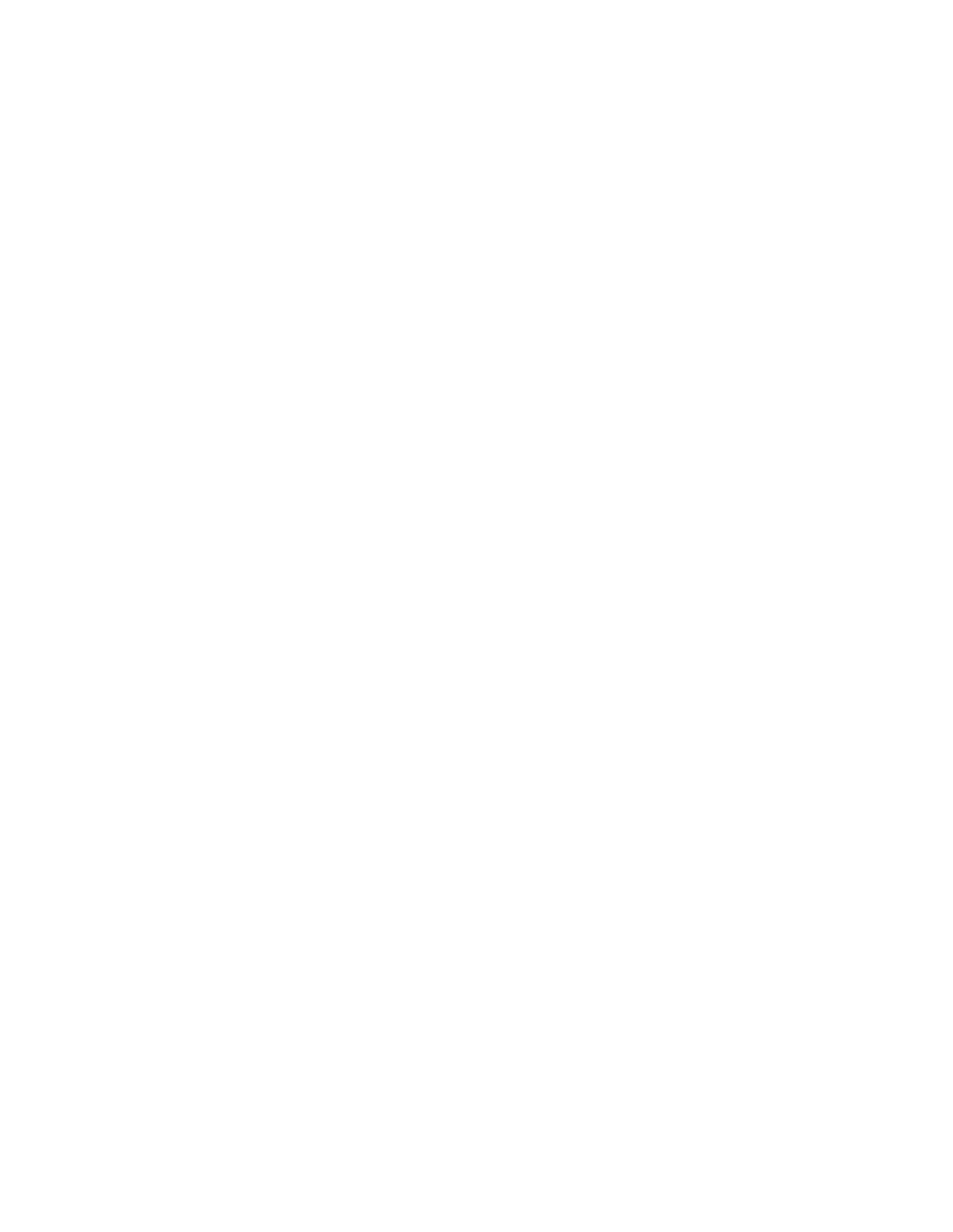# **Foreword**

The State of Minnesota currently has interconnection process standards in effect to address the interconnection of distributed energy resources (DER) to the distribution grid. Under Minnesota Statute §216B.1611, cooperatives and municipals shall adopt an interconnection process that addresses the same issues as the interconnection process approved by the Minnesota Public Utilities Commission. The Cooperative-Minnesota Interconnection Process (Interconnection Process or C-MIP) applies to any DER no larger than 10-megawatt (MW) alternating current (AC) interconnecting to and operating in parallel with Connexus Energy's distribution system in Minnesota. This interconnection process document is designed to be member-centric when explaining the steps and details to interconnect DER systems to the distribution grid.

The interconnection process is broken into five parts: *Process Overview*, *Simplified Process*, *Fast-Track Process*, *Study Process*, and *Interconnection Agreement*. For the majority of DER interconnections, only the *Overview Process* and the *Simplified Process* will apply. For larger and more complex DER interconnections, the *Fast-Track Process* and the *Study Process* may apply.

In addition to the interconnection process, interconnection agreement(s) are to be executed prior to the DER system being interconnected to the distribution grid. For most DER interconnections, Connexus Energy's *Contract for Cogeneration and Small Power Production Facilities (Uniform Contract)* will be used. For DER systems that do not fall under the terms of the *Uniform Contract*, the *Interconnection Agreement* will apply.

The process to interconnect a DER system to the distribution grid starts with the submission of an interconnection application. Each track has different information that is requested in the application and the non-refundable interconnection application fees will vary. Both the electric utility and the interconnecting member have timelines that are enforced to ensure a timely application review, contract execution, and interconnection commissioning.

The key to a successful interconnection of a DER system is communication between all parties. Timely submission of the interconnection application prior to the purchase and installation of a DER system is strongly recommended. The cooperative encourages members to ask questions throughout the interconnection process. Interconnecting the DER system to the distribution grid is not an effortless process, but it does not need to be a problematic process either.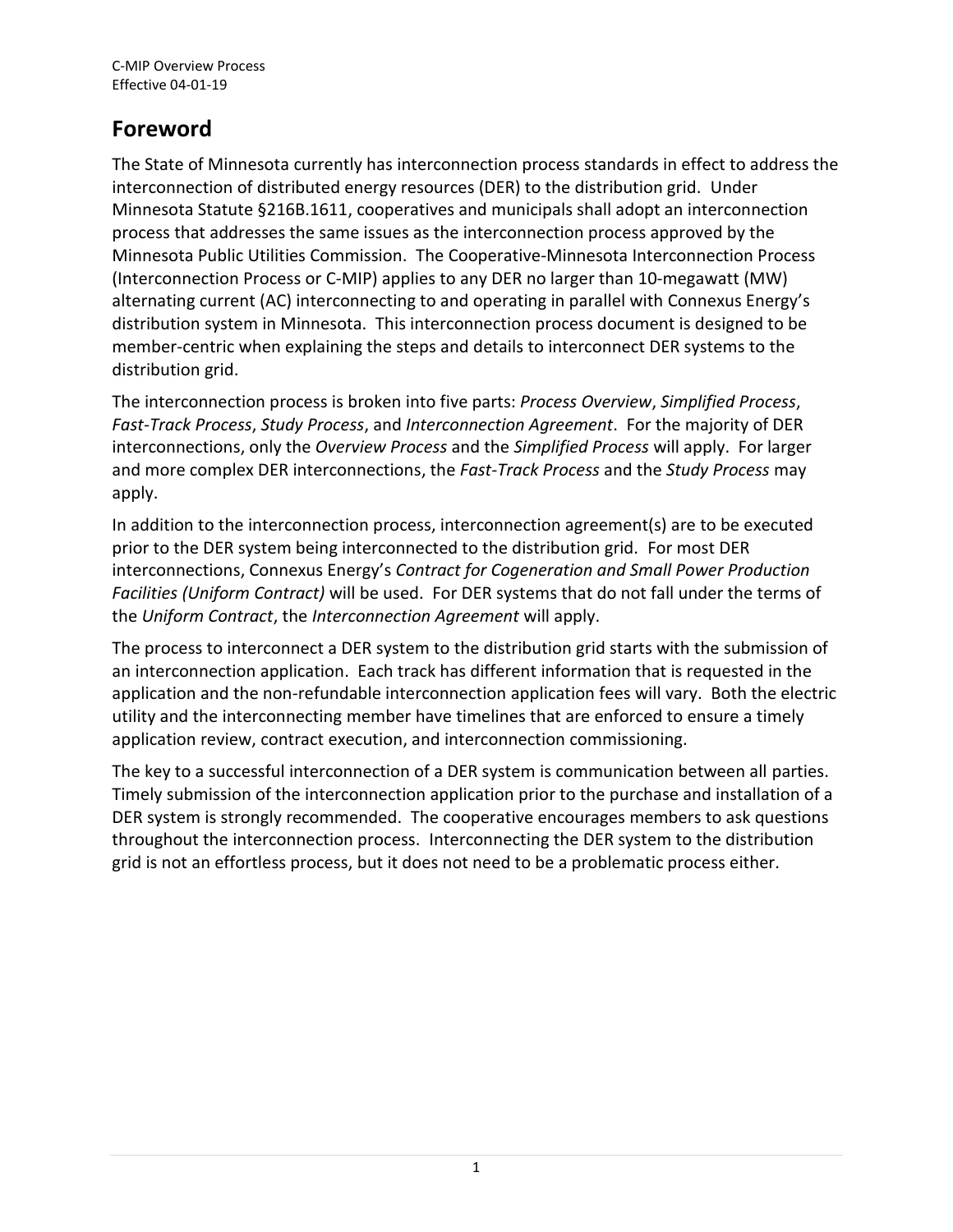## **1 Key Terminology**

### 1.1. Distributed Energy Resource (DER)

DER was often referred to in past interconnection processes as distributed generation (DG) and on occasion interchanged with the term qualifying facility (QF). This interconnection process uses the term DER to address all types of generation and energy resources that can be interconnected to the electric distribution system. DER technologies can include photovoltaic solar systems, wind turbines, storage batteries, or diesel generators, and are not limited to renewable types of technologies.

### 1.2. Point of Coupling/Connection

DER systems often reside behind the utility's revenue meter of a residence or business. The meter is normally the point of demarcation between the utility-owned equipment and the member-owned equipment. The term point of common coupling (PCC) is the demarcation location between the utility and the member.

The point of DER connection (POC) can be different from the PCC. The POC is the location where a DER system(s) would interconnect to the electrical system normally owned by the member. For example, the POC for a rooftop photovoltaic solar system may be the main electrical panel in a member's home.

### 1.3. Capacity

Throughout the interconnection process will be references to capacity of the DER system. In most cases, the capacity listed is referring to the nameplate capacity of the DER system. All capacity reference will be in alternating current (AC).

There can be multiple DER systems with different POCs that all have the same PCC submitted on a single interconnection application. The capacity for this type of interconnection would be the aggregate nameplate capacity of all DER systems at the individual POCs. Additional examples of DER system arrangements can be seen in Section [13](#page-18-0) under the definition of point of common coupling.

### **2 Roles**

### 2.1. Overview

During the interconnection process for a proposed DER system, there are multiple entities involved in the application, approval, and commissioning processes. The main entities that are involved during the interconnection process for a proposed DER system are the interconnection member, the application agenda, and the DER interconnection coordinator. Official definitions of each entity are defined in Sectio[n 13](#page-18-0) (glossary). Additional details are explained in the subsections below.

### 2.2. DER Interconnection Coordinator

The utility is referred to as the area EPS operator in this interconnection process. The area EPS operator shall designate a DER interconnection coordinator(s) to serve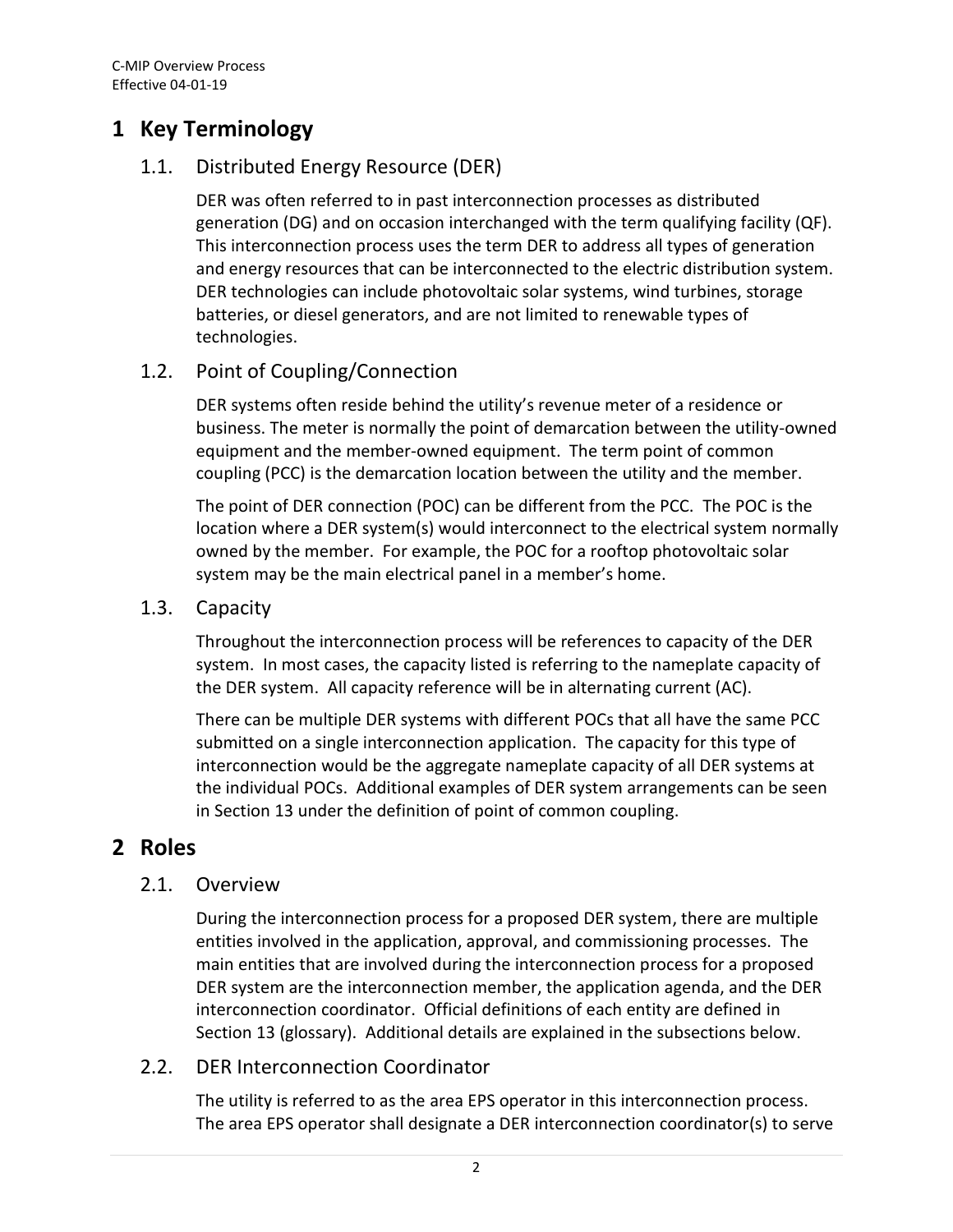as a single point of contact from which general information on the application process may be obtained. The distributed energy resource (DER) interconnection coordinator shall be available to provide coordination assistance with the interconnection member but is not responsible to directly answer or resolve all of the issues involved in review and implementation of the interconnection process and standards.

The contact information of the DER interconnection coordinator will be posted on the area electric power system (EPS) operator's website when feasible.

### 2.3. Interconnection Member

The owner of the proposed DER system and the entity requesting interconnection to the distribution system.

### 2.4. Application Agenda

The interconnection member may designate on the interconnection application or in writing after the application has been submitted, an application agenda to serve as a single point of contact to coordinate with the DER interconnection coordinator on their behalf. Designation of an application agenda does not absolve the interconnection member from signing application documents and the responsibilities outlined in the interconnection process or in interconnection agreements. DER vendors, project managers, or electricians are common entities that the interconnection member may designate to perform this role.

### 2.5. Engineering Roles

Either party may designate a specific person to be a single point of contact to provide technical expertise during the interconnection process for their organization. The person to supply engineering expertise may be a third party, such as an engineering consultant or manufacturer's engineer.

### **3 Processes**

### 3.1. Overview

The interconnection process applies to any DER no larger than 10 MW alternating current (AC) interconnecting to and operating in parallel with an area EPS distribution system in Minnesota. Interested parties with plans to interconnect DER systems larger than 10 MW AC to the distribution system should contact the area EPS operator for the specific interconnection process. Federal Energy Regulatory Commission's (FERC) interconnection process will supersede any interconnection process the area EPS operator has for DER system interconnections that fall under the jurisdiction of FERC.

The interconnection process for DER is broken into three different tracks: the *Simplified Process*, the *Fast-Track Process*, and the *Study Process*. The general classification of each track is summarized in  $\overline{0}$  $\overline{0}$  $\overline{0}$  below.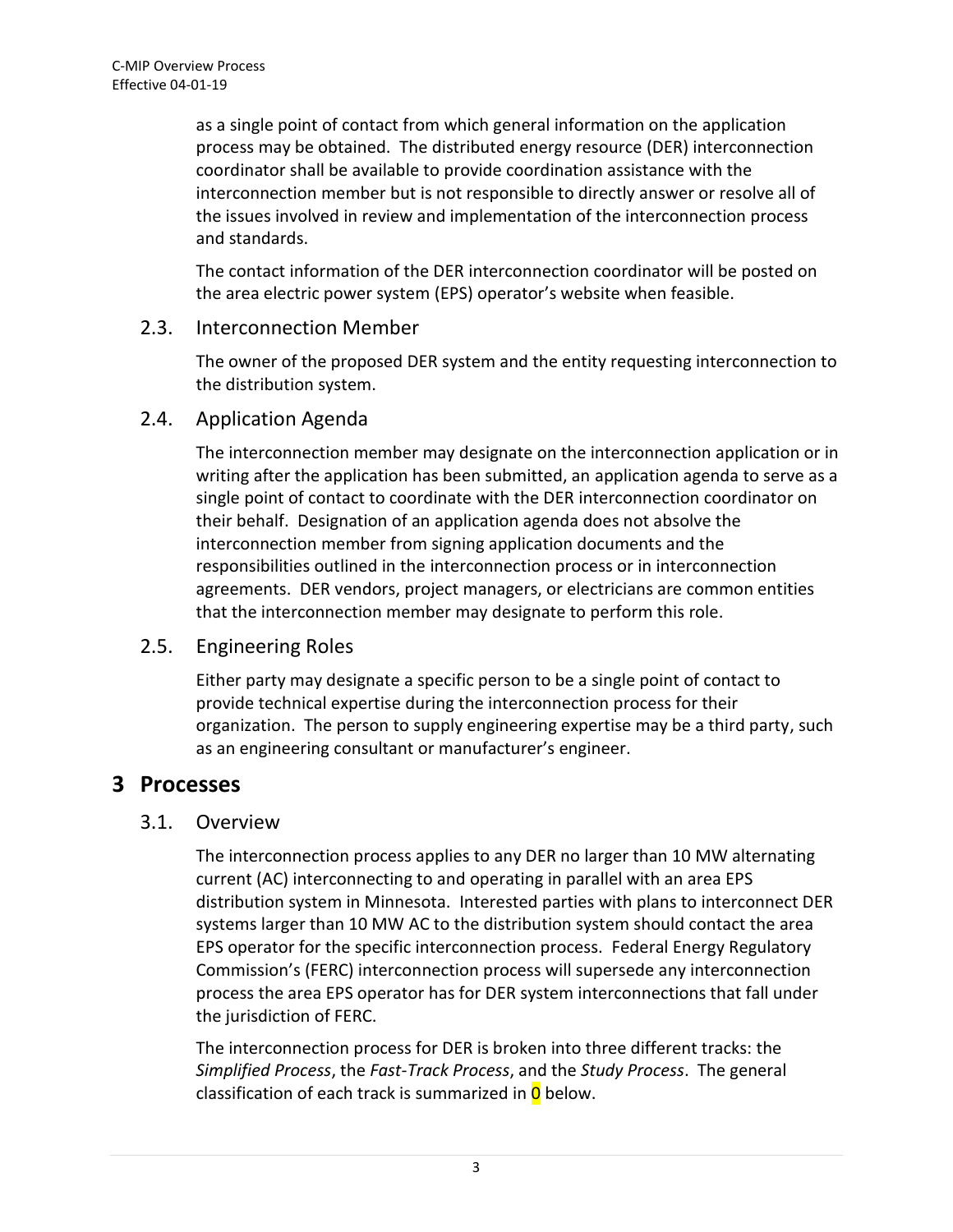<span id="page-5-0"></span>

| Table 3.1                             |                         |                         |  |  |
|---------------------------------------|-------------------------|-------------------------|--|--|
| <b>Interconnection Process Tracks</b> |                         |                         |  |  |
| <b>Track</b>                          | <b>DER Technology</b>   | <b>Size Limitations</b> |  |  |
| Simplified process                    | Certified inverter only | 20 kW AC                |  |  |
| Fast-track process                    | All types               | 5 MW AC                 |  |  |
| Study process                         | All types               | 10 MW AC                |  |  |

If engineering screens are failed during the application process, a proposed distributed energy resource (DER) interconnection may be moved into a different track. When a proposed DER interconnection is moved into a different track, additional information may be requested and additional fees may apply.

### 3.2. Importance of Process Timelines

It is very important to pay attention to timelines listed for each process track. The timelines exist for an orderly and efficient process to interconnect DER systems to the distribution system. If a timeline is missed by an interconnection member without the interconnection member requesting a timeline extension explained in Sectio[n 10,](#page-14-0) the interconnection application will be deemed withdrawn by the area electric power system (EPS) operator.

The area EPS also needs to abide to the timelines listed for each process track. The process for an area EPS operator to request timeline extensions is also addressed in Sectio[n 10.](#page-14-0)

Unless otherwise stated, all time frames are measured in business days. For the purpose of measuring these time intervals, the time shall be computed so as to exclude the first and include the last day of the prescribed duration of time. Any communication sent or received after 4:30 p.m. Central Prevailing Time or on a Saturday, Sunday, or holiday shall be considered to be sent on the next business day.

### 3.3. Simplified Process

An application to interconnect a certified<sup>1</sup>, inverter-based DER system no larger than 20 kilowatts (kW) shall be evaluated under the *Simplified Process*. A common form of DER inverter certification is UL 1741. Proposed DER systems that require area EPS modifications to accommodate the interconnection do not qualify for the *Simplified Process*. A transformer change, fusing upgrades, or line extensions are common examples of area EPS modifications. *Simplified Process* eligibility does not imply or indicate the interconnection application will pass the initial review screens. Failure to pass the screens will route the interconnection application to the *Fast-Track Process*.

#### <span id="page-5-1"></span>3.4. Fast-Track Process

 $\overline{a}$ 

An application to interconnect a DER shall be evaluated under the *Fast-Track Process*, if the eligibility requirements are not exceeded in **Error! Reference source not found.** and the application does not qualify for the *Simplified Process*. Fast-track

<sup>&</sup>lt;sup>1</sup>Additional information regarding certified equipment is found in Section 14 and Section 15.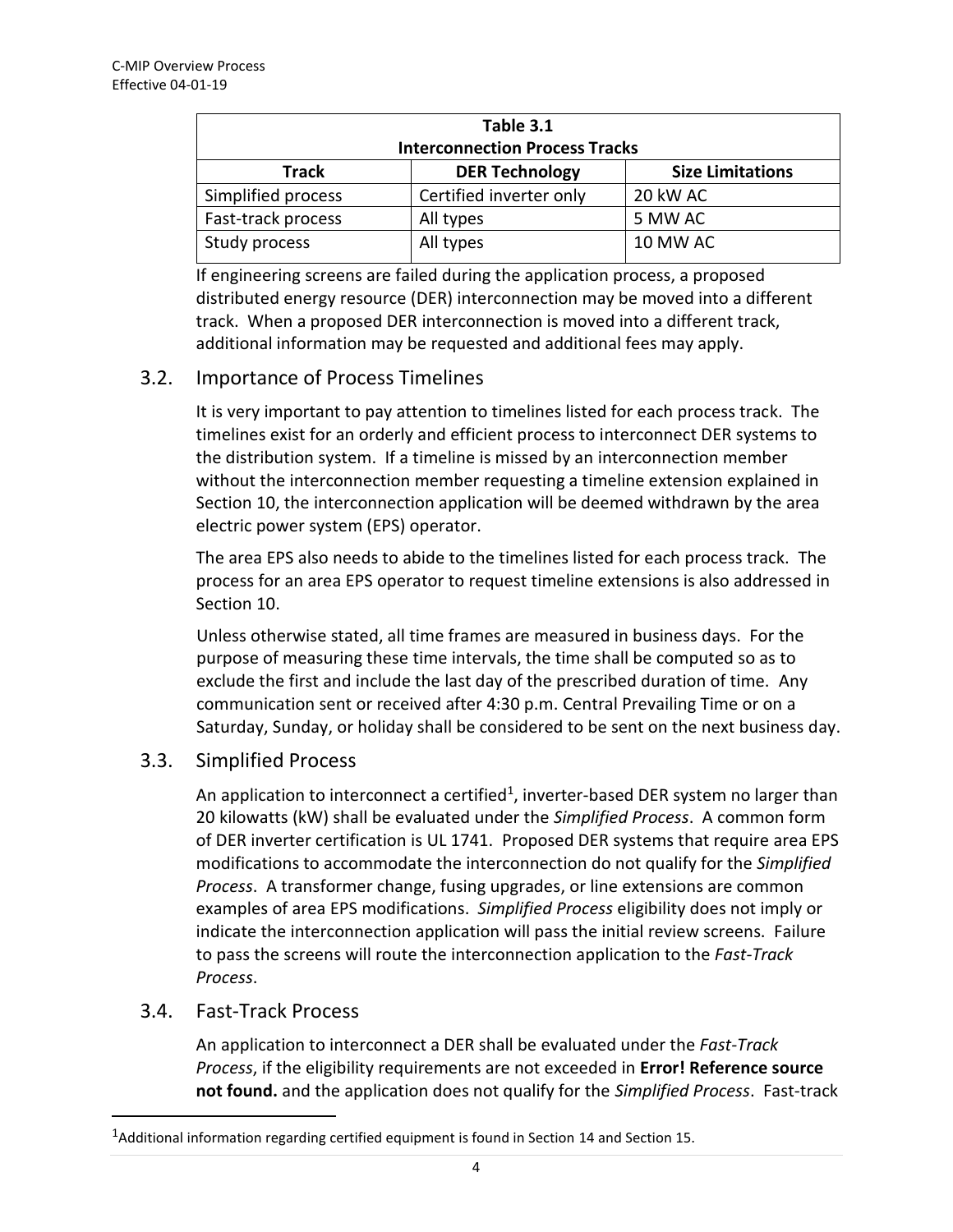eligibility for DERs is determined based upon the generator type, the size of the generator, voltage of the line, and the location of and the type of line at the point of common coupling (PCC). All synchronous and induction machines must be no larger than 2 MW to be eligible for *Fast-Track Process* consideration.

| Table 3.1<br><b>Fast-Track Eligibility for DER</b> |                                                                  |                                                                                                                                                                   |  |  |
|----------------------------------------------------|------------------------------------------------------------------|-------------------------------------------------------------------------------------------------------------------------------------------------------------------|--|--|
| <b>Line Voltage</b>                                | Fast-track eligibility <sup>2</sup><br>regardless of<br>location | Fast-track eligibility for certified,<br>inverter-based DER on a mainline <sup>3</sup><br>and $\leq$ 2.5 electrical circuit miles from<br>substation <sup>4</sup> |  |  |
| $< 5$ kV                                           | $\leq 500$ kW                                                    | $\leq 500$ kW                                                                                                                                                     |  |  |
| $\geq$ 5 kV and < 15 kV                            | $\leq$ 1 MW                                                      | $\leq$ 2 MW                                                                                                                                                       |  |  |
| $\geq$ 15 kV and < 30 kV                           | $\leq$ 2 MW                                                      | $\leq$ 4 MW                                                                                                                                                       |  |  |
| $\geq$ 30 kV and $\leq$ 69 kV                      | $\leq 4$ MW                                                      | $\leq$ 5 MW                                                                                                                                                       |  |  |

In addition to the size threshold, the interconnection member's proposed distributed energy resource (DER) must meet the codes, standards, and certification requirements found in Section 14 and Section 15.

#### 3.5. Study Process

An application to interconnect a DER that does not meet the *Simplified Process* or *Fast-Track Process* eligibility requirements or does not pass the review as described in either process shall be evaluated under the *Study Process*.

#### 3.6. Process Assistance

 $\overline{a}$ 

Prior to submitting an interconnection application, the interconnection member may ask the area electric power system (EPS) operator's DER interconnection coordinator which process and track a proposed interconnection is subject to additional details on each process track.

An interconnection member can obtain through an informal request, general information about the interconnection process and on affected system(s) for a proposed interconnection at a specific location. Upon request, the existing electric system information provided to the interconnection member should include relevant system study results, interconnection studies, and other materials useful to an understanding of an interconnection at a particular point on the area EPS operator's system. Information will be provided to the extent such provision does not violate the privacy policies of the area EPS operator, confidentiality provisions of

<sup>2</sup> Synchronous and induction machine eligibility is limited to no more than 2 MW even when line voltage is greater than 15 kV.

<sup>&</sup>lt;sup>3</sup>For purposes of this table, a mainline is the three-phase backbone of a circuit. It will typically constitute lines with wire sizes of 4/0 American wire gauge, 266 kcmil, 336.4 kcmil, 397.5 kcmil, 477 kcmil, and 795 kcmil. <sup>4</sup>An interconnection member can determine this information about its proposed interconnection location in

advance by requesting a *Pre-Application Report* described in Section [5.](#page-9-0)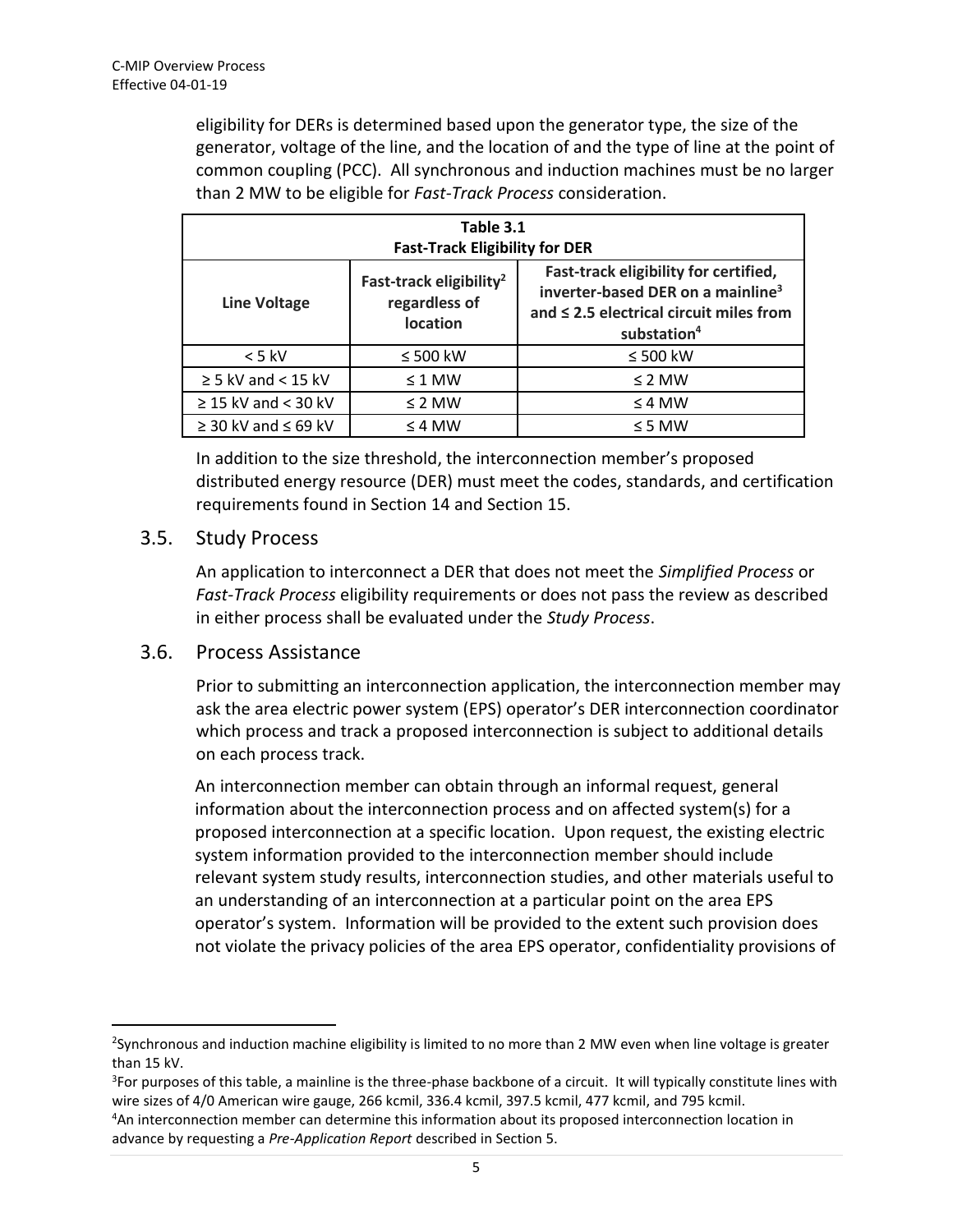prior agreements, or critical infrastructure requirements. The area EPS operator shall comply with reasonable requests for such information.

### <span id="page-7-0"></span>**4 Interconnection Application**

#### 4.1. Overview

Each process track has different information that needs to be provided to the area electric power system (EPS) operator. Table 4.1 indicates which application is to be completed in its entirety and submitted to the area EPS operator to start the interconnection process for the proposed distributed energy resource (DER) system.

| Table 4.1                          |                                        |  |  |
|------------------------------------|----------------------------------------|--|--|
| <b>Interconnection Application</b> |                                        |  |  |
| <b>Process Track</b>               | <b>Application</b>                     |  |  |
| Simplified                         | Simplified interconnection application |  |  |
| Fast-track                         | Standard interconnection application   |  |  |
| Study                              | Standard interconnection application   |  |  |

The area EPS operator will provide all necessary interconnection applications, interconnection process documents, and sample interconnection agreements on its website if possible. The area EPS operator will also accept interconnection applications submitted electronically either through a web portal or to an email address specified by the area EPS operator. The area EPS operator may allow the interconnection application to be submitted with an electronic signature.

### 4.2. Availability of Information

The area EPS operator will provide all necessary interconnection applications, interconnection process documents, and sample interconnection agreements on its website if possible. If a website is not available, the applicable documents will be readily available at the area EPS operator's main office.

The area EPS operator will establish a public queue of active interconnection applications on its website once the area EPS operator has received at least 40 completed interconnection applications in a year. The public queue will be updated, at minimum, on a monthly basis.

### 4.3. Interconnection Application Process Fees

Each interconnection application submitted to the area EPS operator must include the appropriate interconnection application process fee prior to the area EPS operator reviewing the interconnection application. The required process fee for each process track is listed in Table 4.2.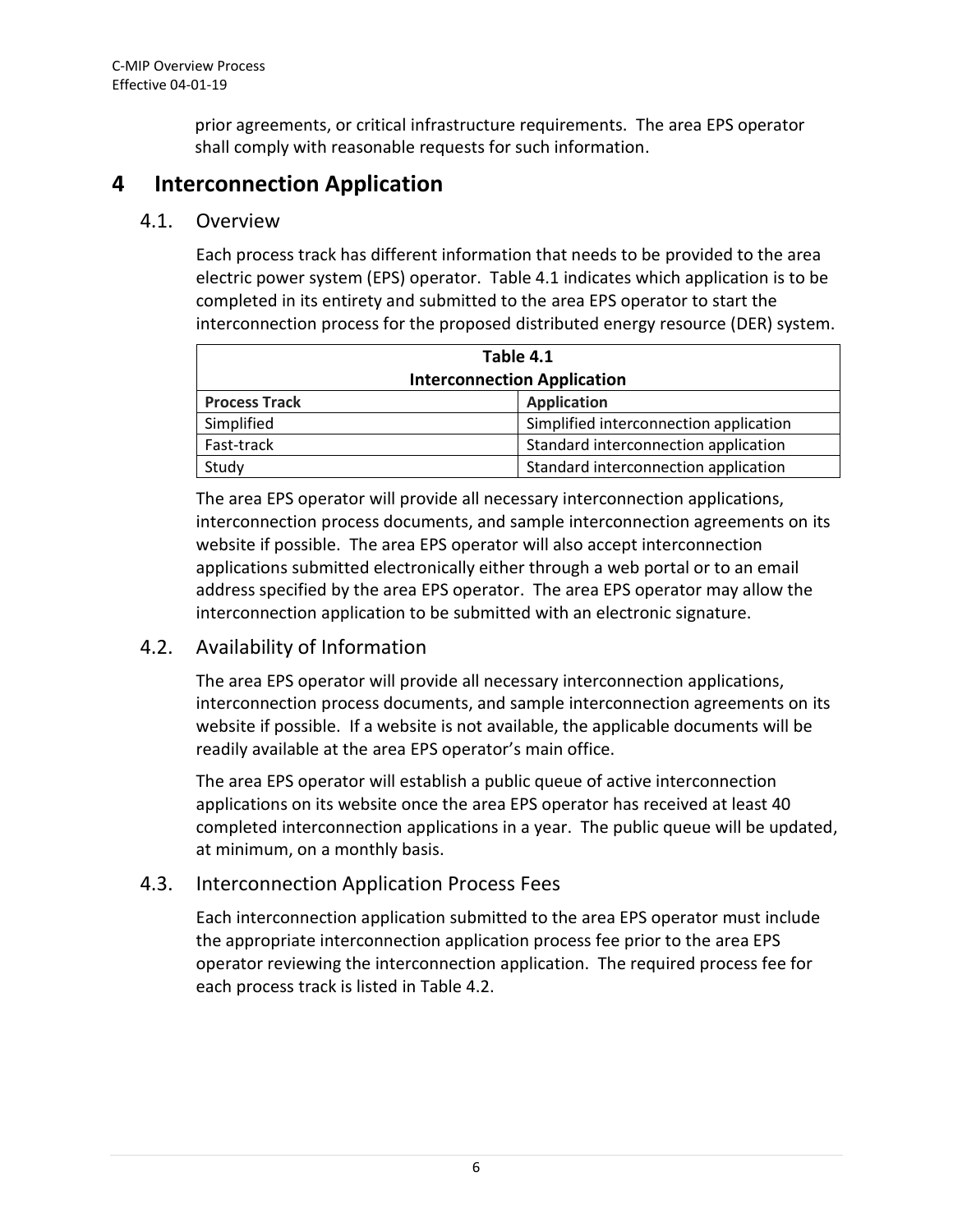| Table 4.2<br><b>Interconnection Application Process Fee</b> |                               |                                  |  |  |
|-------------------------------------------------------------|-------------------------------|----------------------------------|--|--|
| <b>Process track</b>                                        |                               | <b>Process fee</b>               |  |  |
| Simplified                                                  |                               | \$100                            |  |  |
| Fast-track                                                  | Certified <sup>5</sup> system | $$100 + $1/kW$                   |  |  |
|                                                             | Non-certified system          | $$100 + $2/kW$                   |  |  |
| Study                                                       |                               | $$1,000 + $2/kW$ down payment.   |  |  |
|                                                             |                               | Additional study fees may apply. |  |  |

### 4.4. Application Review Timelines

The interconnection application shall be date- and time-stamped upon initial, and if necessary, resubmission receipt. The area electric power system (EPS) operator shall notify the interconnection member if the interconnection application is deemed incomplete within 10 business days. This notification shall include a written list detailing all information that must be provided to complete the interconnection application. Depending on the process track, the interconnection member has between 5 and 10 business days to provide the missing information unless additional time is requested with valid reasons. Failure to submit the requested information within the stated timeline will result in the interconnection application being withdrawn.

An interconnection application will be deemed complete upon submission to the area EPS operator when all documents, fees, and information required with the interconnection application adhering to Minnesota technical requirements is included. The date- and time-stamp of the completed interconnection application shall be accepted as the qualifying date for purposes of establishing a queue position, as described in Section [4.7.](#page-9-1)

Depending on the process track, the area EPS operator has either a total of 20 business days or 25 business days to complete the interconnection application, review, and submit notice back to the interconnection member stating the proposed distributed energy resource (DER) system may proceed with the interconnection process or the proposed DER system requires additional engineering studies. The period of time when waiting for the interconnection member to provide missing information is not included in the area EPS operator's 20-business days or 25 business days review timeline.

### 4.5. Comparability

 $\overline{a}$ 

The area EPS operator shall receive, process, and analyze all interconnection applications in a timely manner. The area EPS operator shall use the same reasonable efforts in processing and analyzing interconnection applications from all interconnection members.

<sup>&</sup>lt;sup>5</sup>Additional information regarding certified equipment is found in Section 14 and Section 15.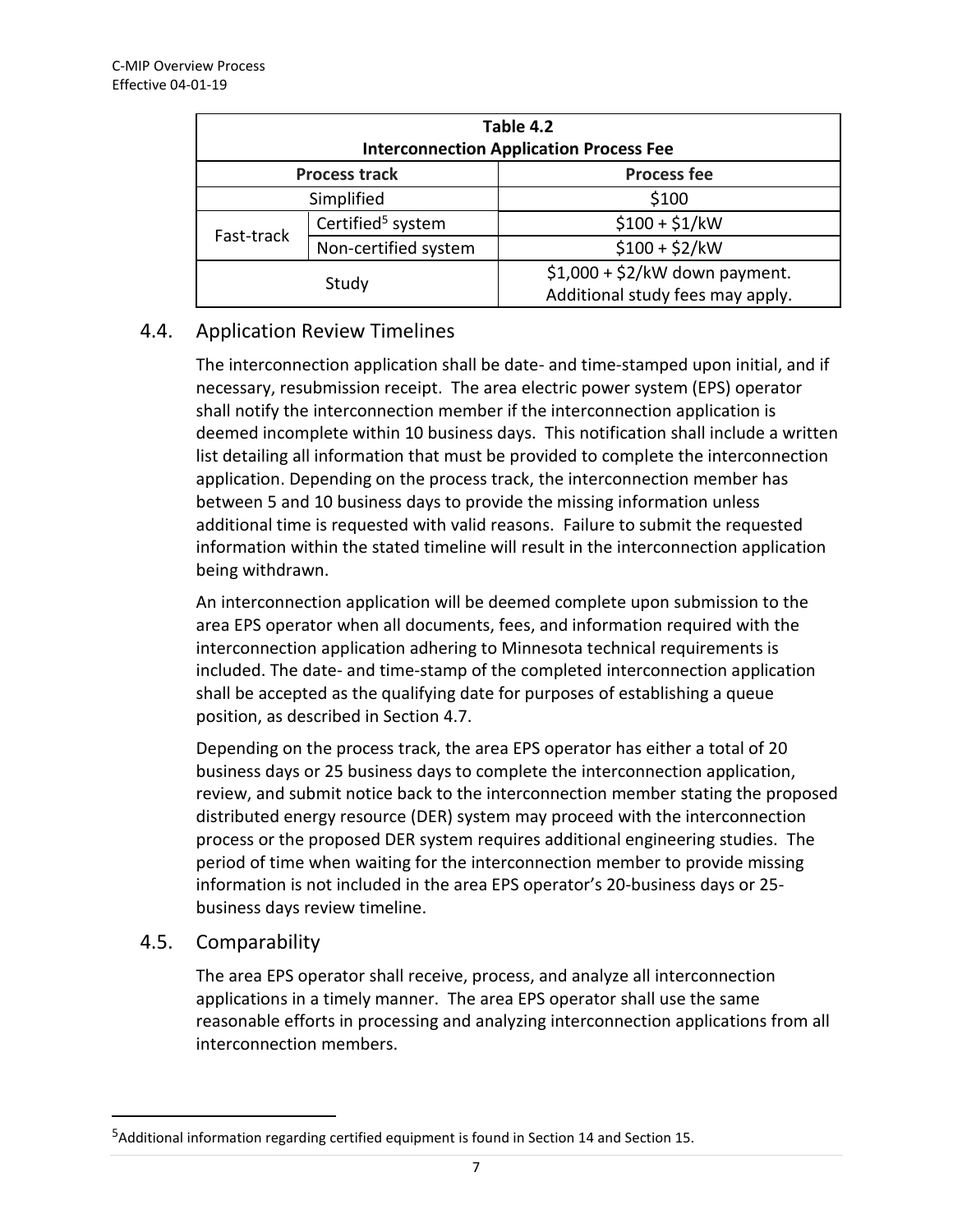### 4.6. Changing Process Queues

During the review of the initially submitted interconnection application for the proposed distributed energy resource (DER) system, the area electric power system (EPS) operator may determine the proposed DER system should be in a different process track. For proposed DER systems that are moved into a different process track after submittal of the initial application, the difference between the originally submitted processing fee and the current process track's processing fee will be assessed. In addition, the area EPS operator may request the interconnection member provide additional information regarding the proposed DER system.

#### <span id="page-9-1"></span>4.7. Queue Position

The area EPS operator shall maintain a single administrative queue and may manage the queue by geographical region. The queue position of each completed interconnection application is used to determine the engineering review. The queue position is also used to determine the cost responsibility for system upgrades necessary to accommodate the interconnection.

An interconnection application will retain its queue number even when it is moved into a different process track. An interconnection application can lose its queue position if the interconnection member misses timelines in the applicable process track. The interconnection member and area EPS operator have the opportunity to request timeline extensions, which are explained in detail in Section [10.](#page-14-0)

### 4.8. Site Control

Documentation of site control must be submitted with the interconnection application. Site control may be demonstrated by any of the following:

- Ownership of, a leasehold interest in, or a right to develop a site for the purpose of constructing the DER system.
- An option to purchase or acquire a leasehold site for constructing the DER system.
- An exclusivity or other business relationship between the interconnection member and the entity having the right to sell, lease, or grant the interconnection member the right to possess or occupy a site for constructing the DER system.

For DER in the *Simplified Process*, proof of site control may be demonstrated by the site owner's signature on the *Simplified Interconnection Application*.

### <span id="page-9-0"></span>**5 Pre-Application Report**

### 5.1. Pre-Application Report Requests

The interconnection member may submit a *Pre-Application Report* request, including a non-refundable fee of \$300 for a pre-application report on a proposed project at a specific site. The interconnection member must fill out the *Pre-*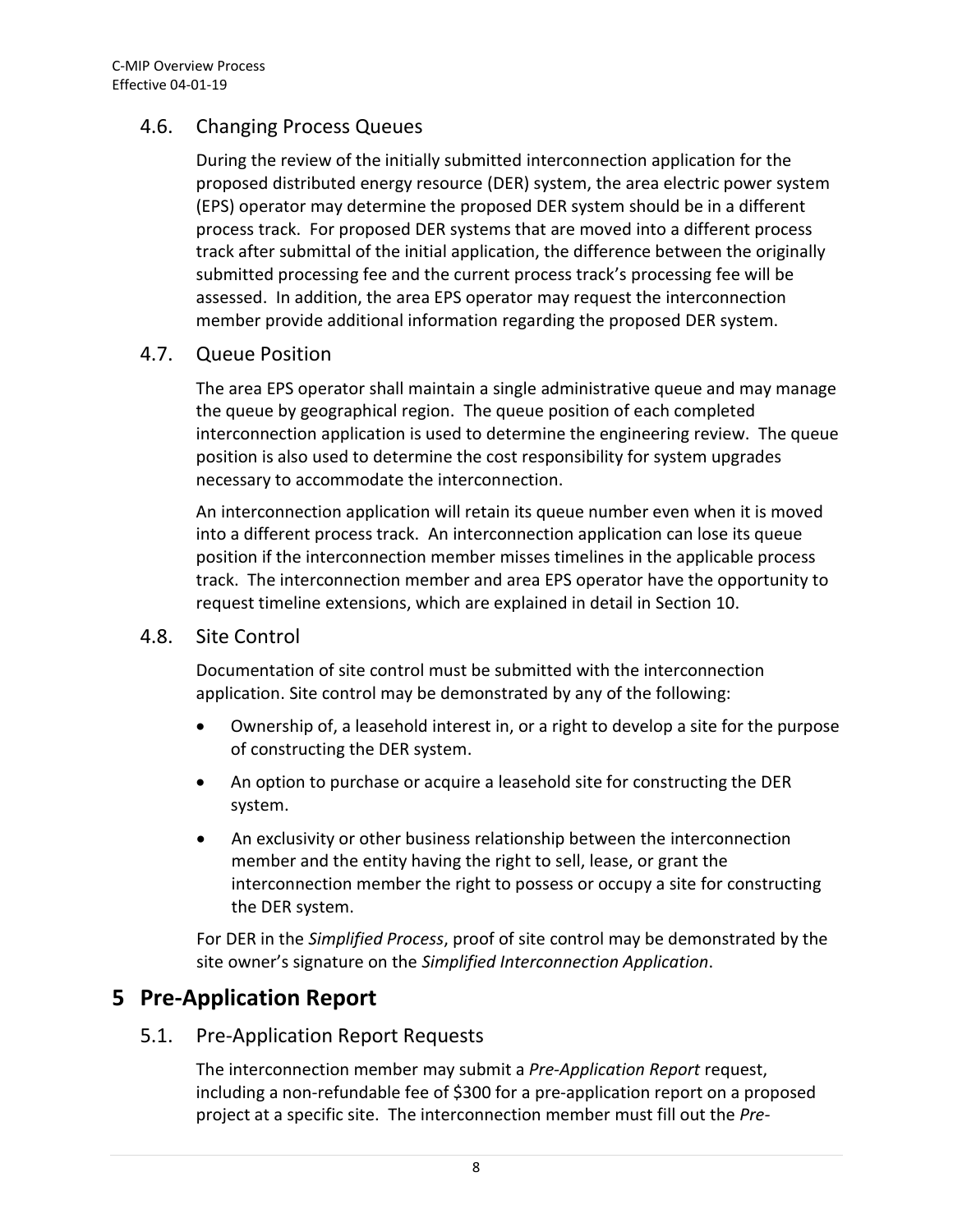*Application Report* request as completely as possible. The area electric power system (EPS) operator shall provide the readily available data listed in Section [5.3](#page-10-0) within 15 business days of receipt of a completed request and payment. The *Pre-Application Report* produced by the area EPS operator is non-binding, does not confer any rights, and does not preclude the interconnection member from any interconnection process steps including submission of the interconnection application.

### 5.2. Information Provided

Using the information provided in the *Pre-Application Report* request, the area EPS operator will identify the substation/area bus, bank, or circuit likely to serve the proposed point of common coupling (PCC). This selection by the area EPS operator does not necessarily indicate, after application of the screens and/or study, that this would be the circuit the project ultimately connects to. The interconnection member must request additional *Pre-Application Reports* if information about multiple PCC is requested.

The *Pre-Application Report* will only include existing data. A request for a *Pre-Application Report* does not obligate the area EPS operator to conduct a study or other analysis of the proposed distributed energy resource (DER) in the event that data is not readily available. The area EPS operator will provide the interconnection member with the data that is available. The confidentiality provisions is in Section 12.1.

### <span id="page-10-0"></span>5.3. Pre-Application Report Components

The *Pre-Application Report* shall include the following pieces of information, provided the data currently exists and is readily available.

- Total capacity (in megawatts (MW)) of substation/area bus, bank, or circuit based on normal or operating ratings likely to serve the proposed PCC.
- Existing aggregate generation capacity (in MW) interconnected to a substation/area bus, bank, or circuit (i.e., amount of generation on line) likely to serve the proposed PCC.
- Aggregate queued generation capacity (in MW) for a substation/area bus, bank, or circuit (i.e., amount of generation in the queue) likely to serve the proposed PCC.
- Available capacity (in MW) of substation/area bus, or bank, and circuit likely to serve the proposed PCC (i.e., total capacity less the sum of existing aggregate generation capacity and aggregate queued generation capacity).
- Substation nominal distribution voltage and/or transmission nominal voltage if applicable.
- Nominal distribution circuit voltage at the proposed PCC.
- Approximate circuit distance between the proposed PCC and the substation.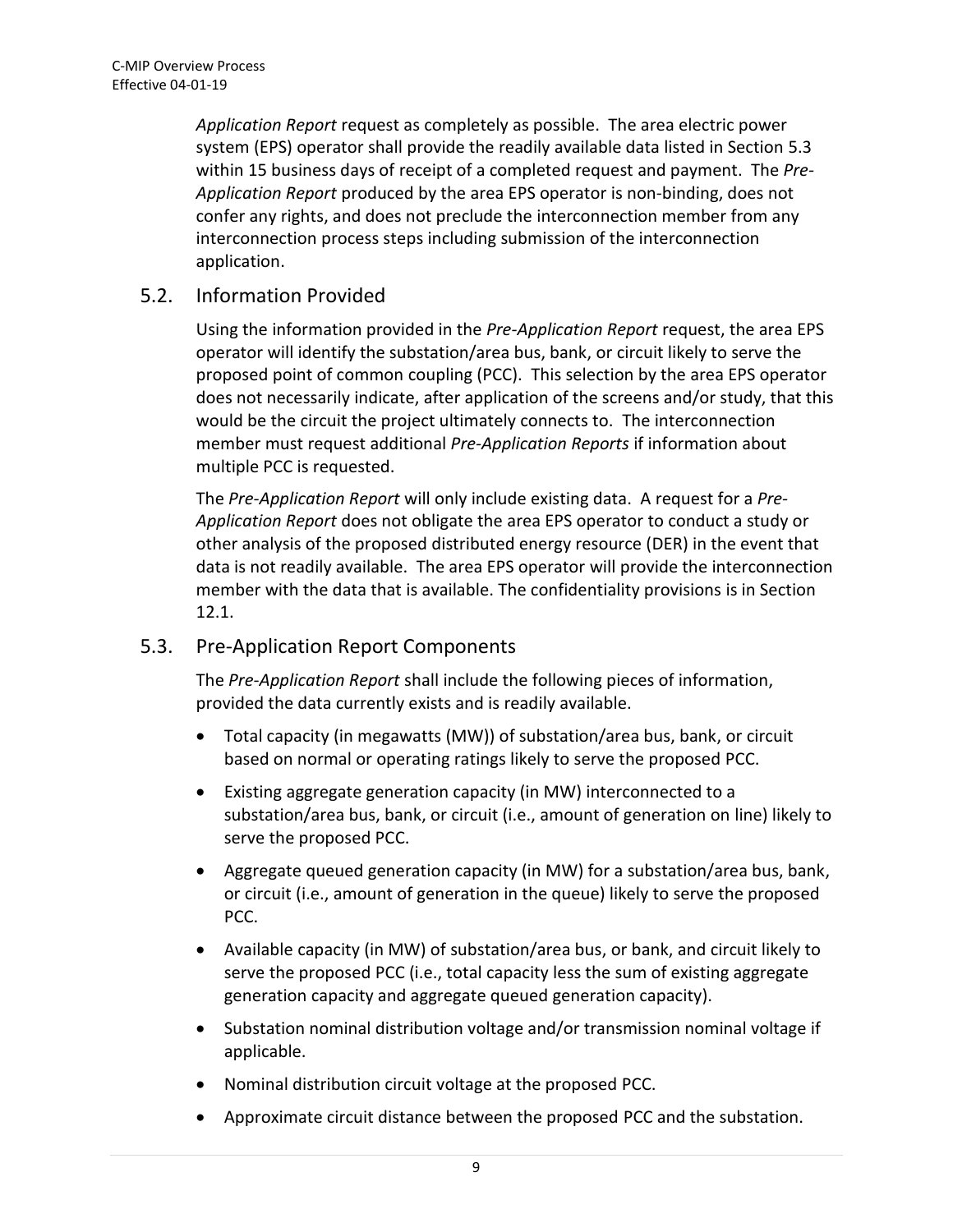- Relevant line section(s) actual or estimated peak load and minimum load data, including daytime minimum load and absolute minimum load, when available.
- Whether the point of common coupling (PCC) is located behind a line voltage regulator.
- Number and rating of protective devices and number and type (standard, bidirectional) of voltage regulating devices between the proposed PCC and the substation/area. Identify whether the substation has a load tap changer.
- Number of phases available on the area electric power system (EPS) medium voltage system at the proposed PCC; if a single-phase, distance from the threephase circuit.
- Limiting conductor ratings from the proposed PCC to the distribution substation.
- Whether the PCC is located on a spot network, grid network, or radial supply.
- Based on the proposed PCC, existing or known constraints such as, but not limited to, electrical dependencies at that location, short circuit interrupting capacity issues, power quality or stability issues on the circuit, capacity constraints, or secondary networks

### **6 Capacity of the Distributed Energy Resources**

6.1. Existing Distributed Energy Resource (DER) System Expansion

If the interconnection application is for an increase in capacity to an existing DER system, the interconnection application shall be evaluated on the basis on the total new alternating current (AC) capacity of the DER. The maximum capacity for the DER shall be the aggregate maximum nameplate rating unless the conditions in Sectio[n 6.3](#page-11-0) are met.

### 6.2. New DER Systems

An interconnection application for a DER that includes a single or multiple energy production devices (i.e., solar and storage) at a site for which the interconnection member seeks a single PCC, shall be evaluated on the basis of the aggregated maximum nameplate rating unless the conditions in Section [6.3](#page-11-0) are met.

#### <span id="page-11-0"></span>6.3. Limited Capacity

A DER system may include devices (i.e., control systems, power relays, or other similar device settings) that can limit the maximum capacity at which the DER system can generate into the area EPS operator's distribution system. For DER systems that include capacity-limited devices, the interconnection member must obtain the area EPS operator's agreement to consider the DER system with the nameplate rating as the limited capacity. The area EPS operator's agreement shall not be unreasonably withheld provided proper documentation is provided showing the effective limit active power output will not adversely affect the safety and reliability of the area EPS operator's distribution system. If the area EPS operator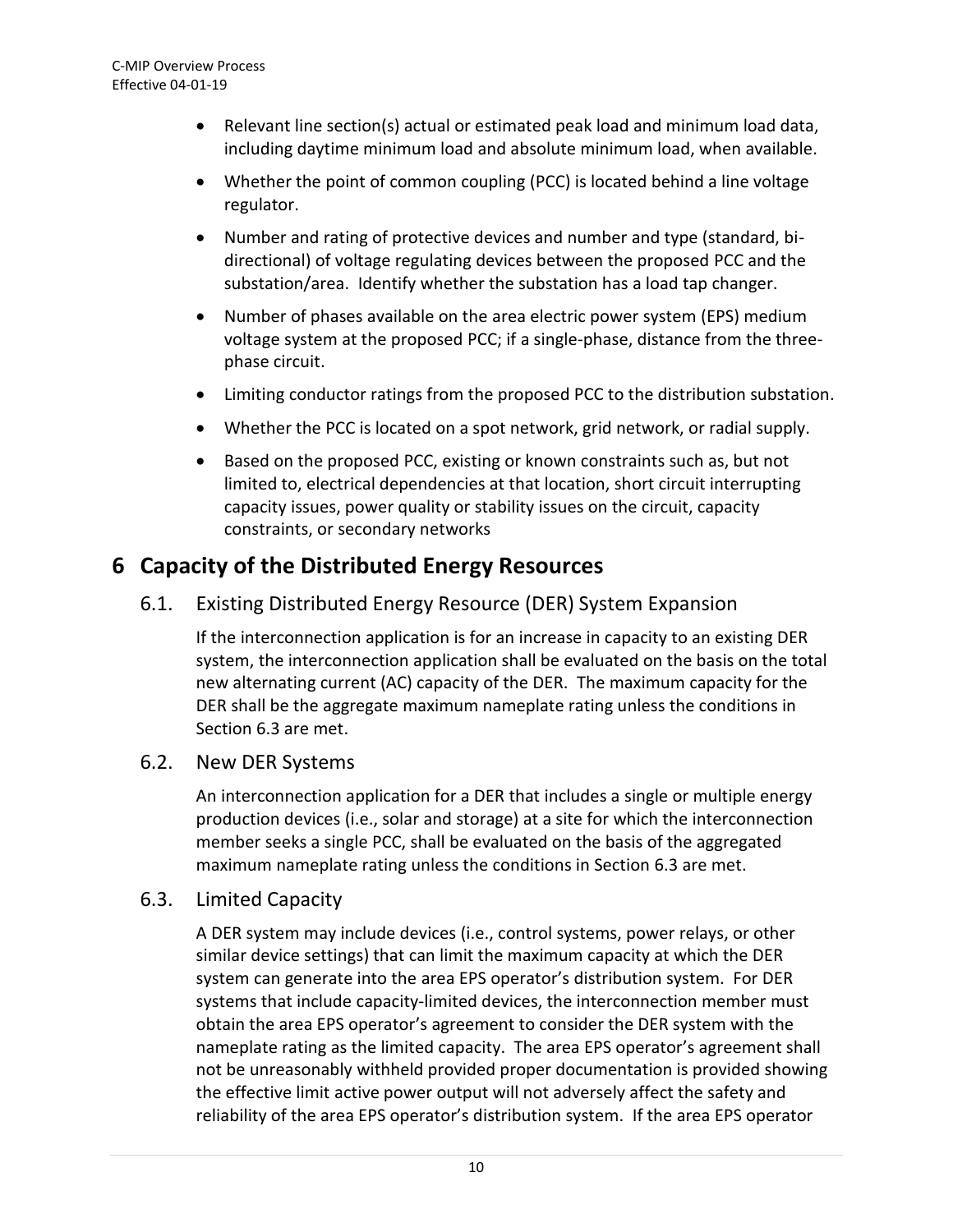does not agree, the interconnection application must be withdrawn or revised to specify the maximum capacity that the distributed energy resource (DER) system is capable of injecting into the area electric power system (EPS) operator's distribution system without such limitations. Nothing in this section shall prevent the area EPS operator from considering a higher output (i.e., aggregate nameplate rating), if the limitations do not provide adequate assurance when evaluating the system impacts.

# **7 Modification to Interconnection Applications**

### Procedures

At any time after the interconnection application is deemed complete, the interconnection member or the area EPS operator may identify modifications to the proposed DER system that may improve costs and benefits (including reliability) of the proposed DER system and the ability for the area EPS operator to accommodate the proposed DER system. The interconnection member shall submit to the area EPS operator in writing all proposed modifications to any information provided in the interconnection application. The area EPS operator cannot unilaterally modify the interconnection application.

Additional information regarding modifications to interconnection applications is found in each process track document.

### <span id="page-12-0"></span>**8 Interconnection Agreements**

### 8.1. Timelines

After the interconnection application has been approved by the area EPS operator, the area EPS operator shall provide the interconnection member with an executable interconnection agreement within 5 business days. The interconnection member shall have 30 business days to sign and return the interconnection agreement to the area EPS operator. The area EPS operator shall sign the interconnection agreement within 5 business days after receiving the signed interconnection agreement from the interconnection member.

If the interconnection member fails to return a signed interconnection agreement to the area EPS operator within 30 business days and fails to request an extension as explained in Section [10,](#page-14-0) the interconnection application will be deemed withdrawn.

### 8.2. Types of Agreements

There are two main types of interconnection agreements that may be executed with an approved interconnection application. In general, interconnection members with a proposed DER system that qualifies for the *Simplified Process* track will sign the area EPS operator's *Uniform Statewide Contract for Cogeneration and Small Power Production Facilities* (*Uniform Contract*). Proposed DER systems less than 100 kW that are under the *Fast-Track* process may also sign the *Uniform Contract*. All other sized DER systems will sign the Cooperative-Minnesota Interconnection Process (C-MIP) *Interconnection Agreement*. Area EPS operators who do not purchase the excess generation of the proposed DER system will also require the interconnection agreement executed for any size of DER system.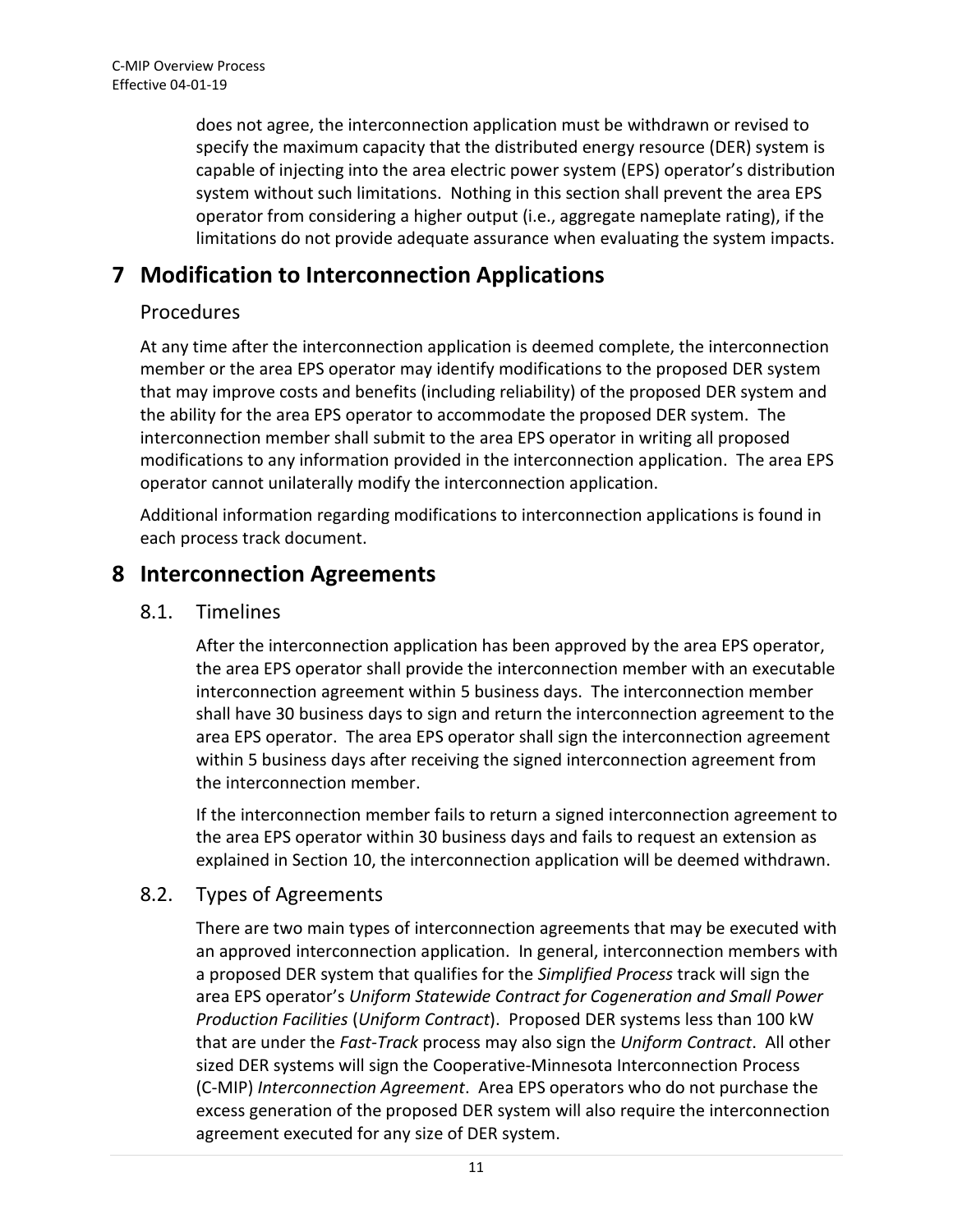| Table 8.1<br><b>Interconnection Agreements</b> |                                  |                                  |  |  |
|------------------------------------------------|----------------------------------|----------------------------------|--|--|
| <b>Process Track</b>                           |                                  | <b>Interconnection Agreement</b> |  |  |
| Simplified                                     |                                  | Uniform contract                 |  |  |
| Fast-track                                     | Qualifies for net energy billing | Uniform contract                 |  |  |
|                                                | Less than 100 kW & area EPS      |                                  |  |  |
|                                                | agrees to purchase excess        | Uniform contract                 |  |  |
|                                                | generation                       |                                  |  |  |
|                                                | All other DER systems            | Interconnection agreement        |  |  |
| Study process                                  |                                  | Interconnection agreement        |  |  |

Interconnection members may choose to sign the *Interconnection Agreement* in lieu of the *Uniform Contact*. A separate power purchase agreement will also need to be executed if the *Uniform Contract* is not utilized. Interconnection of the proposed distributed energy resource (DER) system will not occur until a signed *Uniform Contract* or the *Interconnection Agreement* is returned to the area electric power system (EPS) operator no later than 5 days prior to schedule testing and inspection.

### **9 Interconnection**

### 9.1. Metering

Any metering requirements necessitated by use of the DER system shall be installed at the interconnection member's expense. The metering requirement costs will be included in the final invoice of interconnection costs to the interconnection member. The interconnection member is also responsible for metering replacement costs not covered in the interconnection member's general member charge. The EPS operator may charge interconnection members an ongoing metering-related charge for an estimate of ongoing metering-related costs specifically demonstrated.

### 9.2. Inspection, Testing, and Commissioning

The interconnection member shall arrange for the inspection and testing of the DER system and the member's interconnection facilities prior to interconnection, pursuant to Minnesota interconnection technical requirements. Commissioning tests of the member's installed equipment shall be performed pursuant to applicable codes and standards of Minnesota's technical requirements and Section [15.](#page-24-0)

The interconnection member shall notify the EPS operator of testing and inspection no fewer than 5 business days in advance or as may be agreed to by the parties. Depending on the process track, either a *Certificate of Completion* or a testing procedure shall be submitted to the area EPS operator prior to the testing and inspection date. The area EPS operator shall send qualified personnel to the DER site to inspect the interconnection and witness the testing. Testing and inspection shall occur on a business day at a mutually agreed upon time and date. The area EPS operator may waive the right to witness the testing.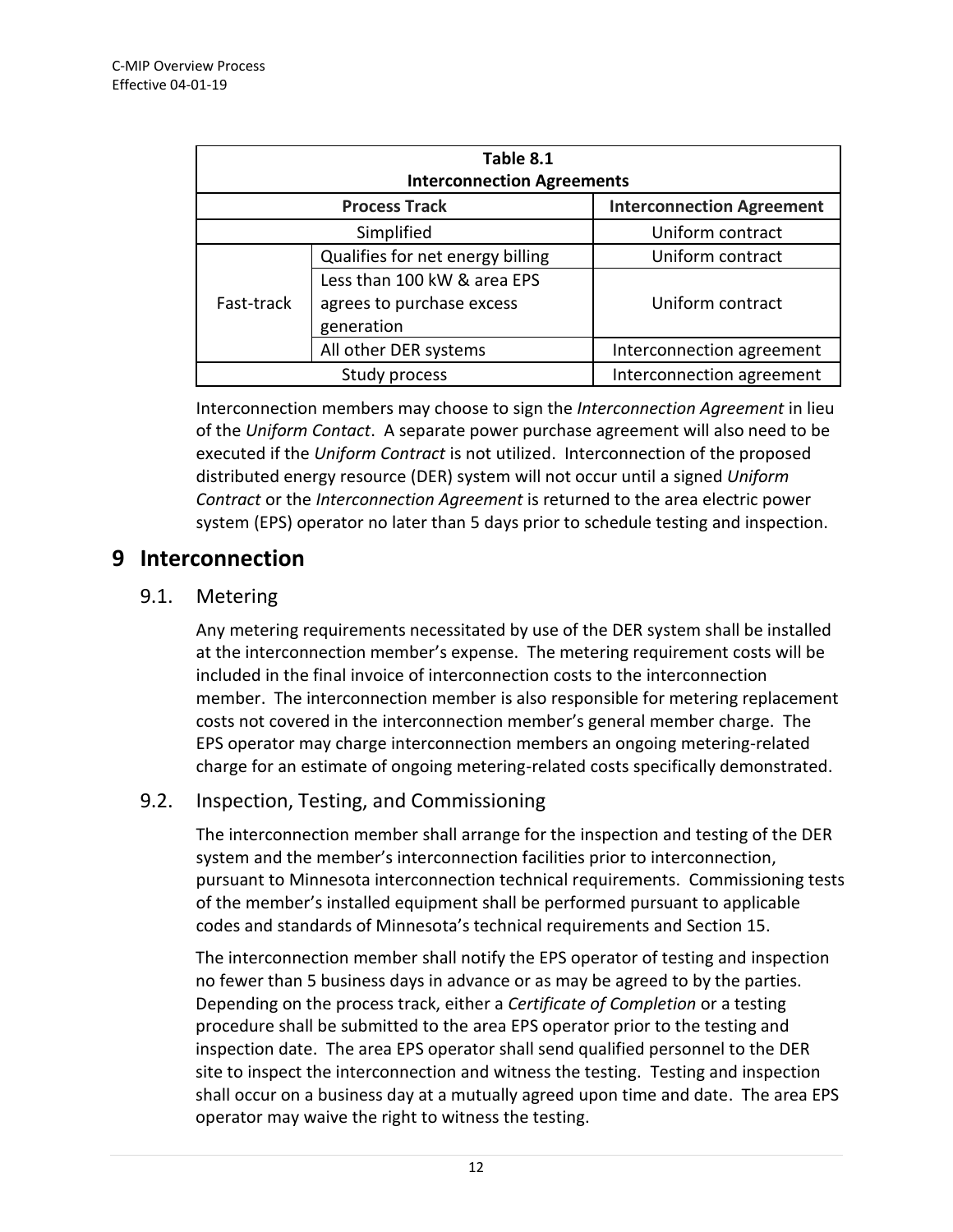### 9.3. Interconnection Costs

The interconnection member shall pay for the actual cost of the interconnection facilities and distribution upgrades along with the area electric power system (EPS) operator's cost to commission the proposed distributed energy resource (DER) system. An estimate of the interconnection costs shall be stated in the *Uniform Contract* or Cooperative-Minnesota Interconnection Process (C-MIP) *Interconnection Agreement*.

#### 9.4. Non-Warrantee

Area EPS operator does not give any warranty, expressed or implied, as to the adequacy, safety, or other characteristics of any structures, equipment, wires, appliances or devices owned, operated, installed, or maintained by the interconnection member including without limitation the DER and any structures, equipment, wires, appliances, or devices not owned, operated, or maintained by the area EPS operator. The area EPS operator does not guarantee uninterrupted power supply to the DER and will operate the distribution system with the same reliability standards for the entire membership base.

#### 9.5. Technical Requirements

The area EPS operator shall use reasonable efforts to provide the interconnection member the Minnesota technical requirements by providing the document with the notice of approval of the interconnection application or by providing a website link to the document. Additionally, the area EPS operator shall notify the interconnection member of any changes to these requirements as soon as they are known. Unless notified by the area EPS operator, the interconnection member only needs to be in compliance of the current version of the Minnesota technical requirements at the time of interconnection.

### 9.6. Authorization for Parallel Operations

The interconnection member shall not operate its DER system in parallel with the area EPS operator's distribution system without prior written authorization from the area EPS operator. The area EPS operator shall provide such authorization within 3 business days from when the area EPS operator receives notification that the interconnection member has complied with all applicable parallel operations requirements, the completion of a successful testing and inspection of the DER system, and all payments for issued bills related to the interconnection process that are past due have been paid in full. Such authorization shall not be unreasonably withheld, conditioned, or delayed.

### <span id="page-14-0"></span>**10 Extension of Timelines**

### 10.1. Reasonable Efforts

The area EPS operator shall make reasonable efforts to meet all time frames provided in these procedures. If the area EPS operator cannot meet a deadline provided herein, it must notify the interconnection member in writing within 3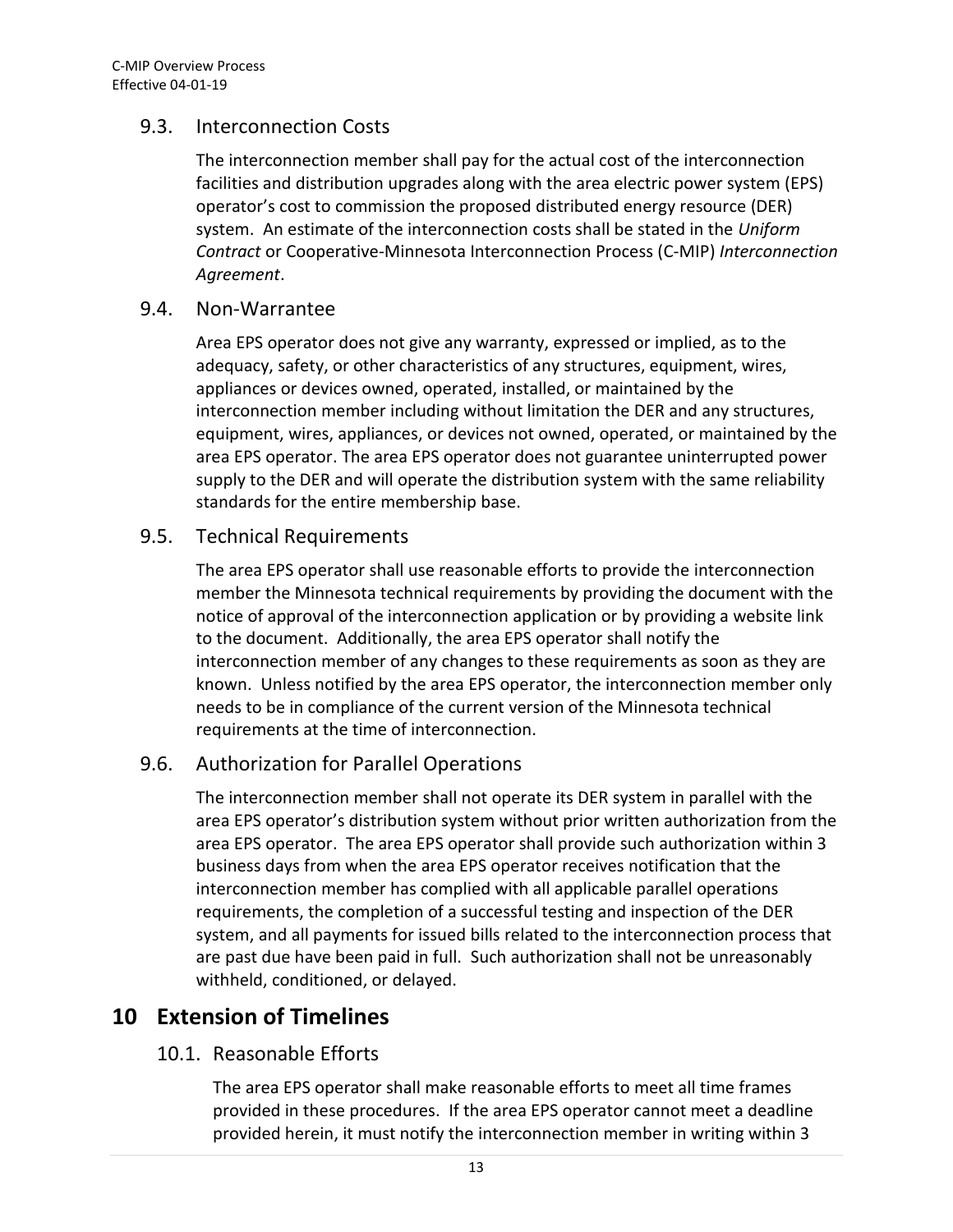business days after the deadline to explain the reason for the failure to meet the deadline and provide an estimated time by which it will complete the applicable interconnection procedure in the process.

### 10.2. Extensions

For applicable time frames described in these procedures, the interconnection member may request, in writing, one extension equivalent to half of the time originally allotted (e.g., 10 business days for a 20-business day original time frame), which the area electric power system (EPS) operator may not unreasonably refuse. No further extensions for the applicable time frame shall be granted absent a force majeure event or other similarly extraordinary circumstance.

### **11 Disputes**

### Procedures

The parties agree in a good faith effort to attempt to resolve all disputes arising out of the interconnection process and associated study and interconnection agreements. The parties agree to follow the established dispute resolution policy adopted by the area EPS operator.

### <span id="page-15-0"></span>**12 Clauses**

### 12.1. Confidentiality

Confidential information shall mean any confidential and/or proprietary information provided by one party to the other party that is clearly marked or otherwise designated "confidential." For purposes of these procedures, design, and operating specifications, metering data provided by the interconnection member may be deemed confidential information regardless of whether it is clearly marked or otherwise designated as such. If requested by either party, the other party shall provide in writing the basis for asserting that the information warrants confidential treatment. Parties providing a governmental authority trade secret, privileged, or otherwise not public or nonpublic data under Minnesota Government Data Practices Act, Minnesota Statute Chapter 13, shall identify such data consistent with the commission's September 1, 1999, Revised Procedures for Handling Trade Secret and Privileged Data available online at: [https://mn.gov/puc/puc-documents/#4.](https://mn.gov/puc/puc-documents/#4)

Each party shall hold in confidence and shall not disclose confidential information to any person (except employees, officers, representatives, and agents, who agree to be bound by this section). Confidential information shall be clearly marked as such on each page or otherwise affirmatively identified. If a court, government agency, or entity with the right, power, and authority to do so, requests or requires either party, by subpoena, oral disposition, interrogatories, requests for production of documents, administrative order, or otherwise, to disclose confidential information, that party shall provide the other party with prompt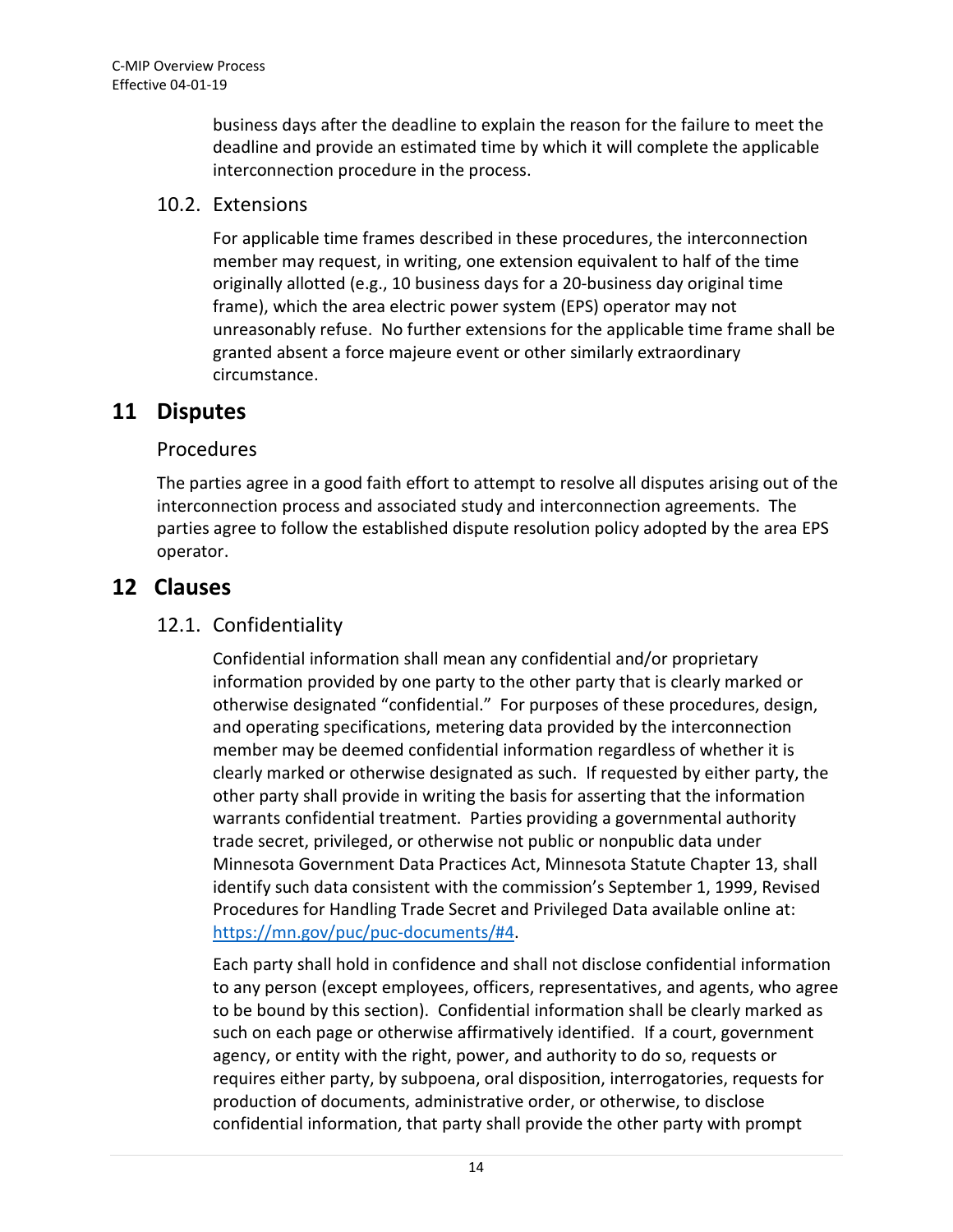notice of such request(s) or requirement(s) so that the other party may seek an appropriate protective order or waive compliance with the terms of this Agreement. In the absence of a protective order or waiver, the party shall disclose such confidential information, which, in the opinion of its counsel, the party is legally compelled to disclose. Each party will use reasonable efforts to obtain reliable assurance that confidential treatment will be accorded to any confidential information furnished.

Critical infrastructure information or information that is deemed or otherwise designated by a party as critical energy/electric infrastructure information (CEII) pursuant to Federal Energy Regulatory Commission (FERC) regulation, [18 C.F.R.](https://www.gpo.gov/fdsys/pkg/CFR-2012-title18-vol1/pdf/CFR-2012-title18-vol1-sec388-113.pdf)  [§388.133,](https://www.gpo.gov/fdsys/pkg/CFR-2012-title18-vol1/pdf/CFR-2012-title18-vol1-sec388-113.pdf) as may be amended from time to time, may be subject to further protections for disclosure as required by FERC or FERC regulations or orders and the disclosing party's CEII policies. Each party shall employ at least the same standard of care to protect confidential information obtained from the other party as it employs to protect its own confidential information.

Confidential information does not include information previously in the public domain with proper authorization, required to be publicly submitted or divulged by governmental authorities (after notice to the other party and after exhausting any opportunity to oppose such publication or release) or necessary to be publicly divulged in an action to enforce these procedures. Each party receiving confidential information shall hold such information in confidence and shall not disclose it to any third party nor to the public without the prior written authorization from the party providing that information, except to fulfill obligations under these procedures, or to fulfill legal or regulatory requirements that could not otherwise be fulfilled by not making the information public.

Each party is entitled to equitable relief, by injunction or otherwise, to enforce its rights under this provision to prevent the release of confidential information without bond or proof of damages and may seek other remedies available within applicable law or in equity for breach of this provision.

#### 12.2. Non-Warranty

The area EPS operator does not give any warranty, expressed or implied, as to the adequacy, safety, or other characteristics of any structures, equipment, wires, appliances, or devices owned, operated, installed, or maintained by the interconnection member, including without limitation the distributed energy resource (DER) and any structures, equipment, wires, appliances, or devices not owned, operated, or maintained by the area electric power system (EPS) operator.

#### <span id="page-16-0"></span>12.3. Indemnification

Each party is protected from liability incurred to third parties as a result of carrying out the provisions of this interconnection process and subsequent interconnection agreements. The parties shall at all times indemnify, defend, and save the other party harmless from any and all damages, losses, and claims, including claims and actions relating to injury to or death of any person or damage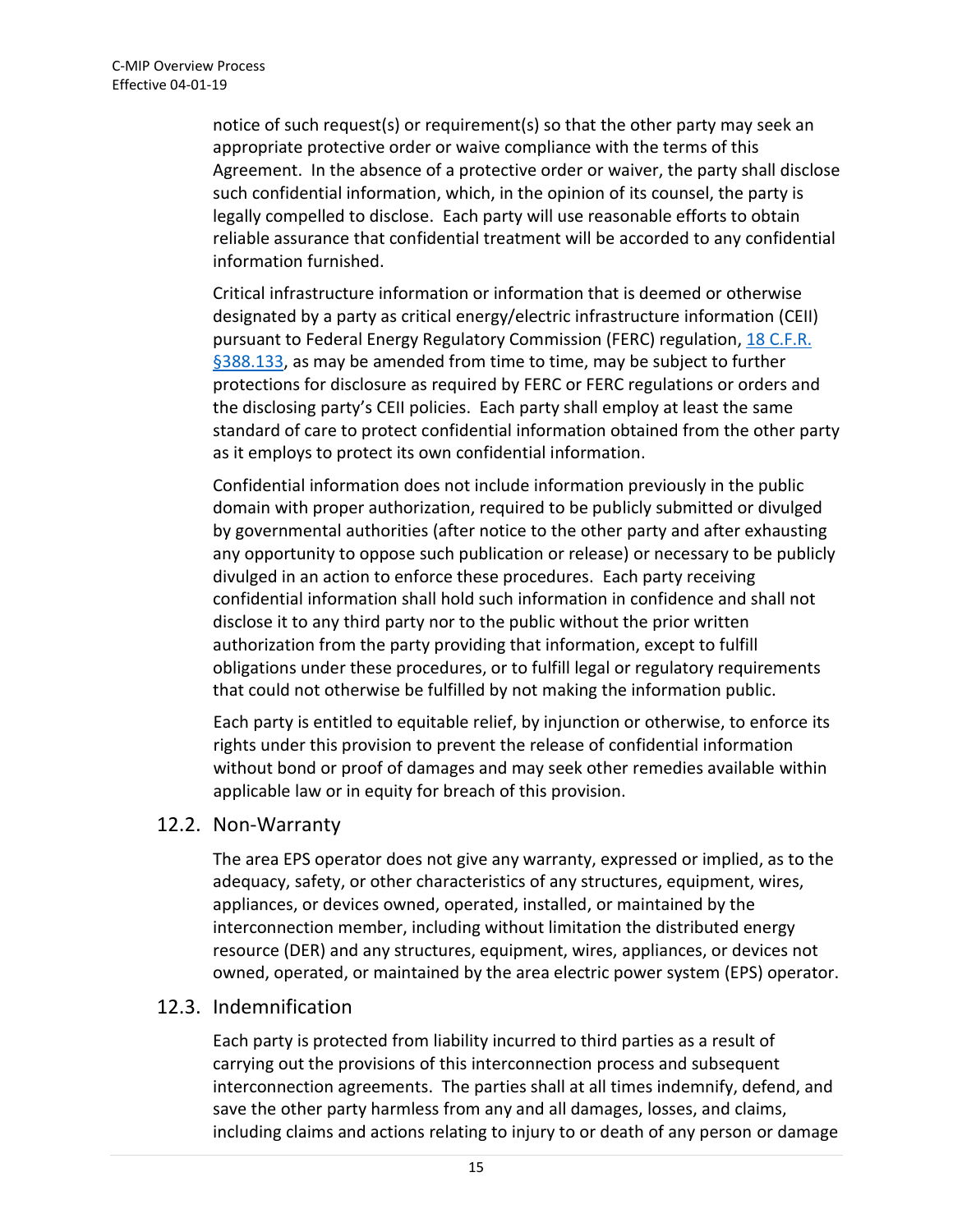to property, demand, suits, recoveries, costs and expenses, court costs, attorney fees, and all other obligations by or to third parties, arising out of or resulting from the other party's action or inactions of its obligations within context of this process on behalf of the indemnifying party, except in cases of gross negligence or intentional wrongdoing by the indemnified party.

This indemnification obligation shall apply notwithstanding any negligent or intentional acts, errors, or omissions of the indemnified party; however, the indemnifying party's liability to indemnify the indemnified party shall be reduced in proportion to the percentage by which the indemnified party's negligent or intentional acts, errors, or omissions caused the damages.

Neither party shall be indemnified for its damages resulting from its sole negligence, intentional acts, or willful misconduct. These indemnity provisions shall not be construed to relieve any insurer of its obligation to pay claims consistent with the provisions of a valid insurance policy.

If an indemnified person is entitled to indemnification under this article as a result of a claim by a third party, and after notice and reasonable opportunity to proceed, the indemnifying party fails to assume the defense of such claim, such indemnified person may at the expense of the indemnifying party contest, settle, or consent to the entry of any judgment with respect to, or pay in full, such claim.

If an indemnifying party is obligated to indemnify and hold any indemnified person harmless under this article, the amount owing to the indemnified person shall be the amount of such indemnified person's actual loss, net of any insurance or other recovery.

Promptly after receipt by an indemnified person of any claim or notice of the commencement of any action or administrative or legal proceeding or investigation as to which the indemnity provided for in this article may apply, the indemnified person shall notify the indemnifying party of such fact. Any failure of or delay in such notification shall not affect a party's indemnification obligation, unless such failure or delay is materially prejudicial to the indemnifying party.

### 12.4. Limitation of Liability

Each party's liability to the other party for any loss, cost, claim, injury, liability, or expense, including reasonable attorney's fees, relating to or arising from any act or omission in its performance within context of this process shall be limited to the amount of direct damage actually incurred. In no event shall either party be liable to the other party for an indirect, incidental, special, consequential, or punitive damages of any kind whatsoever, except as allowed under in Section [12.3.](#page-16-0)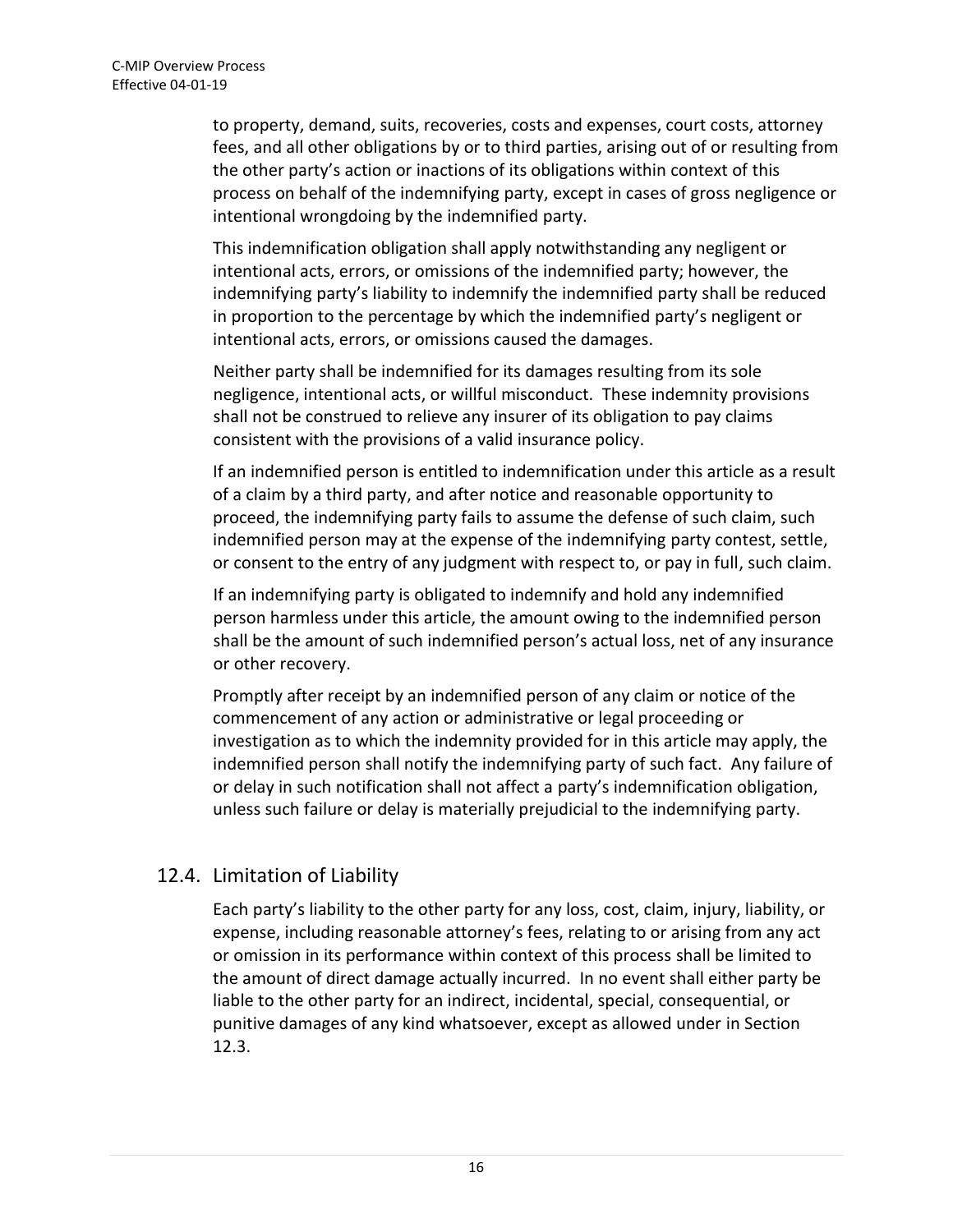# <span id="page-18-0"></span>**13 Glossary**

**Affected System** – Another area electric power operator's system, transmission owner's transmission system, or transmission system connected generation, which may be affected by the proposed interconnection.

**Applicant Agent** – A person designated in writing by the interconnection member to represent or provide information to the area electric power system on the interconnection member's behalf throughout the interconnection process.

**Area Electric Power System (EPS)** – The electric power distribution system connected at the point of common coupling.

**Area EPS operator** – An entity that owns, controls, or operates the electric power distribution systems that are used for the provision of electric service in Minnesota. For this interconnection process, the area EPS operator is Connexus Energy.

**Business Day** – Monday through Friday, excluding holidays, as defined by Minnesota Statute §645.44, Subdivision 5. Any communication to have been sent or received after 4:30 p.m. Central Prevailing Time or on a Saturday, Sunday, or holiday shall be considered to have been sent on the next business day.

**Certified Equipment** – Certified equipment is equipment that has been tested by a national recognized lab meeting a specific standard. For distributed energy resource (DER) systems, UL 1741 listing is a common form of DER inverter certification. Additional information is seen in Section 14 and Section 15.

**Confidential Information** – Any confidential and/or proprietary information provided by one party to the other party and is clearly marked or otherwise designated "confidential." All procedures, design, operating specifications, and metering data provided by the interconnection member may be deemed confidential information. See Section [12.1](#page-15-0) for further information.

**Distributed Energy Resource (DER)** – A source of electric power that is not directly connected to a bulk power system or central station service. DER includes both generators and energy storage technologies capable of exporting active power to an electric power system. An interconnection system or a supplemental DER device that is necessary for compliance with this standard is part of a DER. For the purpose of the interconnection process and interconnection agreements, the DER includes the member's interconnection facilities but shall not include the area EPS operator's interconnection facilities.

**Distribution System** – The area EPS facilities that are not part of the local EPS, transmission system, or any generation system.

**Distribution Upgrades** – The additions, modifications, and upgrades to the distribution system at or beyond the point of common coupling to facilitate interconnection of the distribution energy resource and render the distribution service necessary to effect the interconnection member's connection to the distribution system. Distribution upgrades do not include interconnection facilities.

**Electric Power System** (EPS) – The facilities that deliver electric power to a load.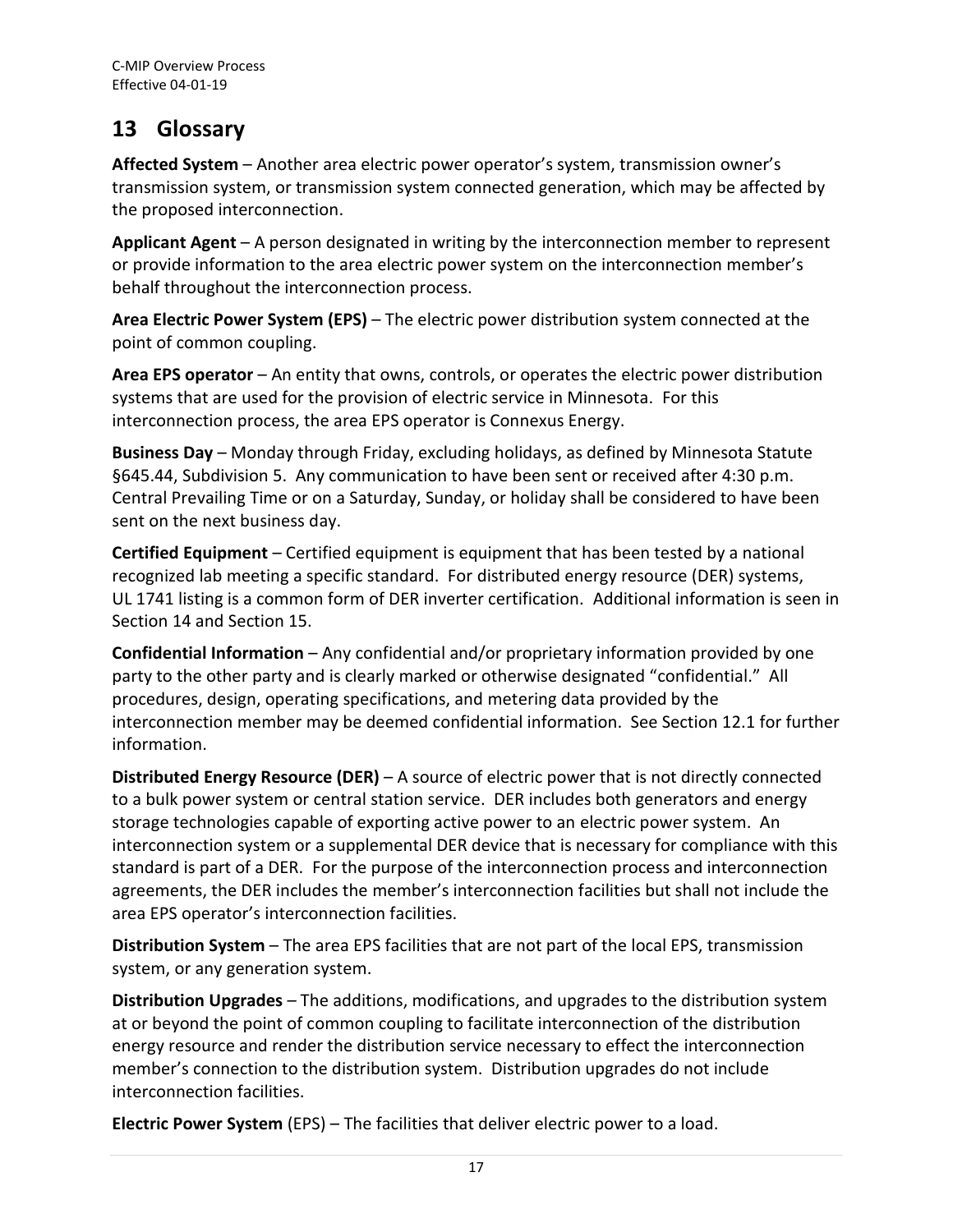**Fast-Track Process** – The procedure as described in the interconnection process—*Fast-Track Process*—for evaluating an interconnection application for a distribution resource energy that meets the eligibility requirements of Section [3.4.](#page-5-1)

**Force Majeure Event** – An act of God, labor disturbance, act of the public enemy, war, insurrection, riot, fire, storm or flood, explosion, breakage or accident to machinery or equipment, an order, regulation, or restriction imposed by governmental, military, or lawfully established civilian authorities or another cause beyond a party's control. A force majeure event does not include an act of negligence or intentional wrongdoing.

**Good Utility Practice** – Any of the practices, methods, and acts engaged in or approved by a significant portion of the electric industry during the relevant time period, or any of the practices, methods, and act which, in the exercise of reasonable judgment in light of the facts known at the time the decision was made, could have been expected to accomplish the desired result at a reasonable cost consistent with good business practices, reliability, safety, and expedition. Good utility practice is not intended to be limited to the optimum practice, method, or act to the exclusion of all others, but rather to be acceptable practices, methods, or acts generally accepted in the region.

**Governmental Authority** – Any federal, state, local, or other governmental regulatory or administrative agency, court, commission, department, board, or other governmental subdivision, legislature, rulemaking board, tribunal, or other governmental authority having jurisdiction over the parties, their respective facilities, or the respective services they provide, and exercising or entitled to exercise any administrative, executive, police, or taxing authority or power provided; however, that such term does not include the interconnection member, the area electric power system (EPS) operator, or any affiliate thereof. The cooperative board of directors is the authority governing interconnection requirements, unless otherwise provided for in the Minnesota technical requirements.

**Interconnection Agreement** – The terms and conditions between the area EPS operator and interconnection member (parties). See Section [8](#page-12-0) for when the *Uniform Contract* or *Interconnection Agreement* applies.

**Interconnection Application** – The interconnection member's request to interconnect a new or modified DER System, as described in Sectio[n 4.](#page-7-0) See *Simplified Interconnection Application* and *Standard Interconnection Application*.

**Interconnection Member** – The person or entity, including the area EPS operator, whom will be the owner of the distributed energy resource that proposes to interconnect a distributed energy resource(s) with the area EPS operator's distribution system. The interconnection member is responsible for ensuring the distribution energy resource(s) is designed, operated, and maintained in compliance with Minnesota technical requirements.

**Interconnection Facilities** – The area EPS operator's interconnection facilities and the interconnection member's interconnection facilities. Collectively, interconnection facilities include all facilities and equipment between the distributed energy resource (DER) and the point of common coupling, including any modification, additions, or upgrades that are necessary to physically and electrically interconnect the DER to the area EPS operator's system. Some examples of member interconnection facilities include supplemental distributed energy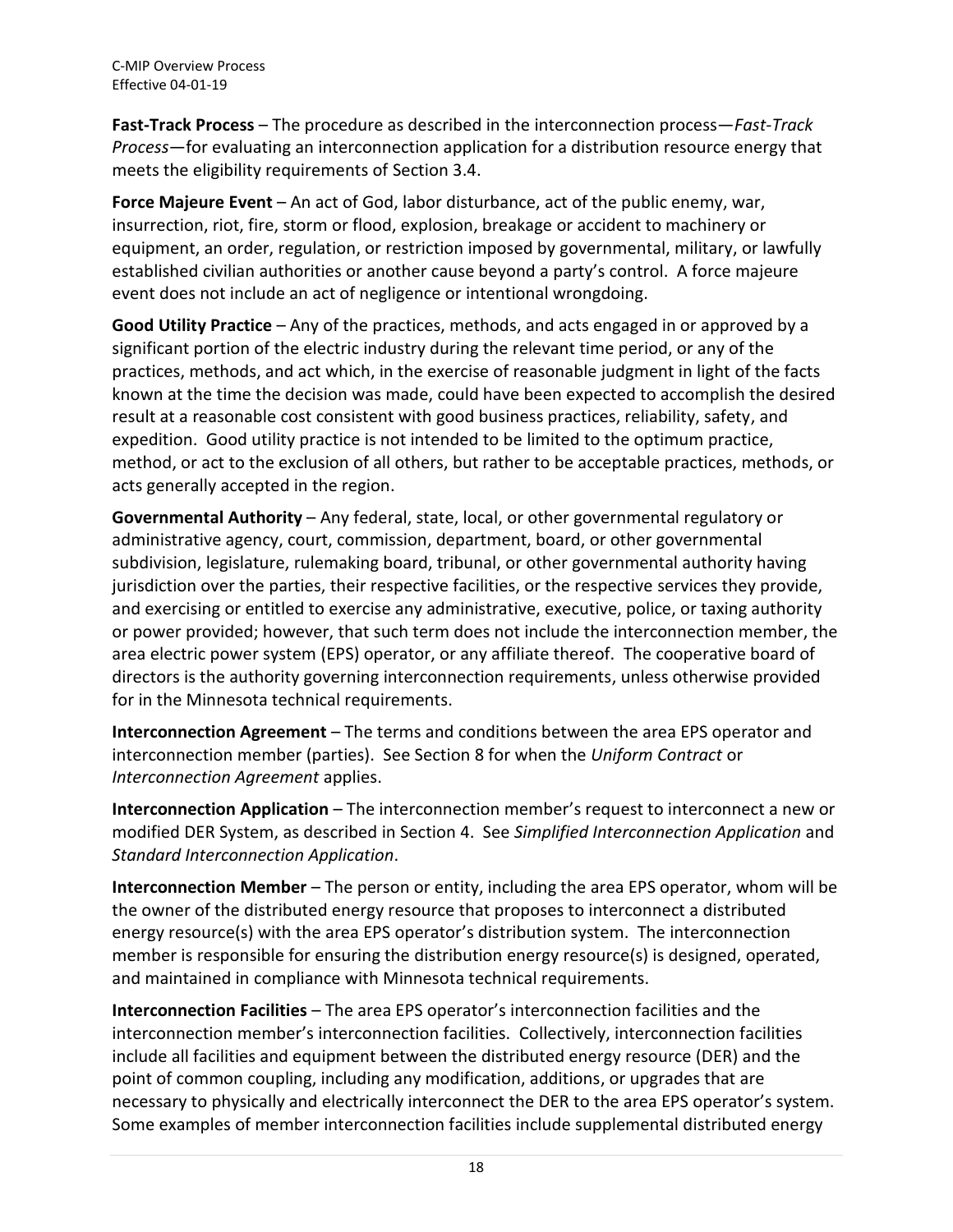$\overline{a}$ 

resource devices, inverters, and associated wiring and cables up to the point of distributed energy resource (DER) connection. Some examples of area electric power system (EPS) operator interconnection facilities include sole use facilities such as line extensions, controls, relays, switches, breakers, and transformers and shall not include distribution upgrades or network upgrades.

**Interconnection Process** – The area EPS operator's interconnection standards in this document.

**Material Modification** – A modification to machine data, equipment configuration or to the interconnection site of the DER at any time after receiving notification by the area EPS operator of a complete interconnection application that has a material impact on the cost, timing, or design of any interconnection facilities or upgrades or a material impact on the cost, timing, or design of any interconnection application with a later queue position or the safety or reliability of the area EPS. 6

**Minnesota Technical Requirements** – The term including all of the DER technical interconnection requirement documents for the State of Minnesota including Attachment 2 - Distributed Generation Interconnection Requirements established in the commission's September 28, 2004 Order in E-999/CI-01-1023) until superseded and upon commission approval of updated Minnesota DER Technical Interconnection and Interoperability Requirements in E-999/CI-16-521 (anticipated July 2019.)

**Nameplate Rating** – Nominal voltage (V), current (A), maximum active power (kWac), apparent power (kVA), and reactive power (kVar) at which a distribution energy resource is capable of sustained operation. For a local EPS with multiple DER units, the aggregate nameplate rating is equal to the sum of all DER's nameplate rating in the local EPS. For purposes of Attachment V in the *Interconnection Agreement*, the DER system's capacity may, with the area EPS's agreement, be limited through use of control systems, power relays or similar device settings, or adjustments as identified in Institute of Electrical and Electronics Engineers (IEEE) Standard 1547. The nameplate ratings referenced in the interconnection process are alternating current nameplate DER ratings at the point of DER coupling.

**Network Upgrades** – Additions, modifications, and upgrades to the transmission system required at or beyond the point at which the DER interconnects with the area electric power

<sup>&</sup>lt;sup>6</sup>A material modification shall include, but may not be limited to, a modification from the approved interconnection application that: (1) changes the physical location of the point of common coupling; such that it is likely to have an impact on technical review; (2) increases the nameplate rating or output characteristics of the distributed energy resource; (3) changes or replaces generating equipment, such as generator(s), inverter(s), transformers, relaying, controls, etc., and substitutes equipment that is not like-kind substitution in certification, size, ratings, impedances, efficiencies or capabilities of the equipment; (4) changes transformer connection(s) or grounding; and/or (5) changes to a certified inverter with different specifications or different inverter control settings or configuration. A material modification shall not include a modification from the approved interconnection application that: (1) changes the ownership of a distributed energy resource; (2) changes the address of the distributed energy resource, so long as the physical point of common coupling remains the same; (3) changes or replaces generating equipment such as generator(s), inverter(s), solar panel(s), transformers, relaying, controls, etc. and substitutes equipment that is a likekind substitution in certification, size, ratings, impedances, efficiencies or capabilities of the equipment; and/or (4) increases the DC/AC ratio but does not increase the maximum AC output capability of the distributed energy resource in a way that is likely to have an impact on technical review.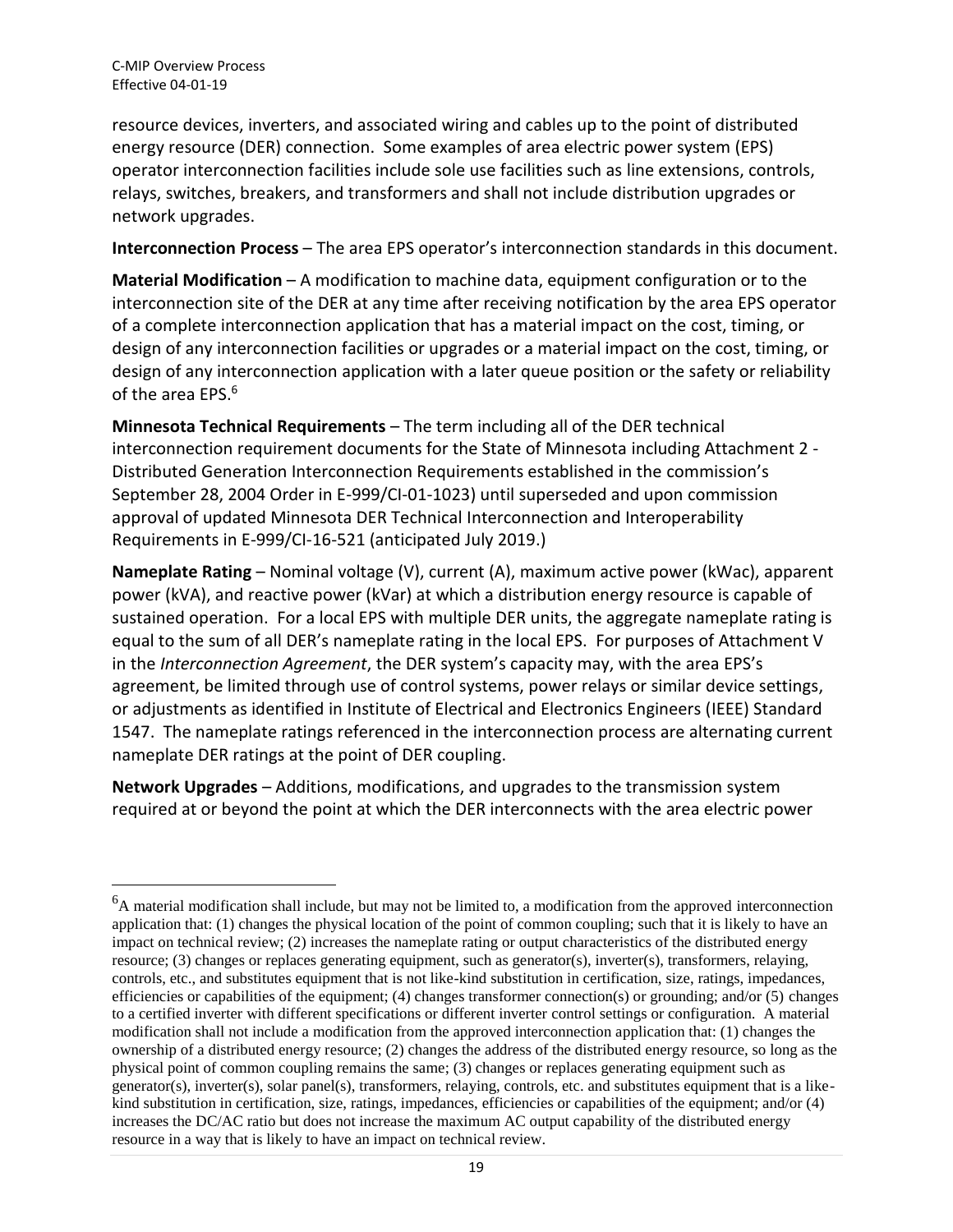operator's system to accommodate the interconnection with the distribution energy resource (DER) to the area energy power system (EPS) operator's system. Network upgrades do not include distribution upgrades.

**Operating Requirements** – Any operating and technical requirements that may be applicable due to the transmission provider's technical requirements or Minnesota technical requirements, including those set forth in the interconnection agreement.

**Party or Parties** – The area EPS operator and the interconnection member.

**Point of Common Coupling (PCC)** – The point where the interconnection facilities connect with the area EPS operator's distribution system. See Figure 1. Equivalent, in most cases, to "service point" as specified by the area EPS operator and described in the National Electrical Code and the National Electrical Safety Code.



Area Electric Power System (Area EPS)

Figure 1: Point of Common Coupling and Point of DER Connection (Source: IEEE Standard 1547)

**Point of DER Connection (POC)** – When identified as the reference point of applicability, the point where an individual DER is electrically connected in a local EPS and meets the requirements of this standard exclusive of any load present in the respective part of the local EPS (e.g., terminals of the inverter when no supplemental DER device is required). For DER unit(s) that are not self-sufficient to meet the requirements without a supplemental distributed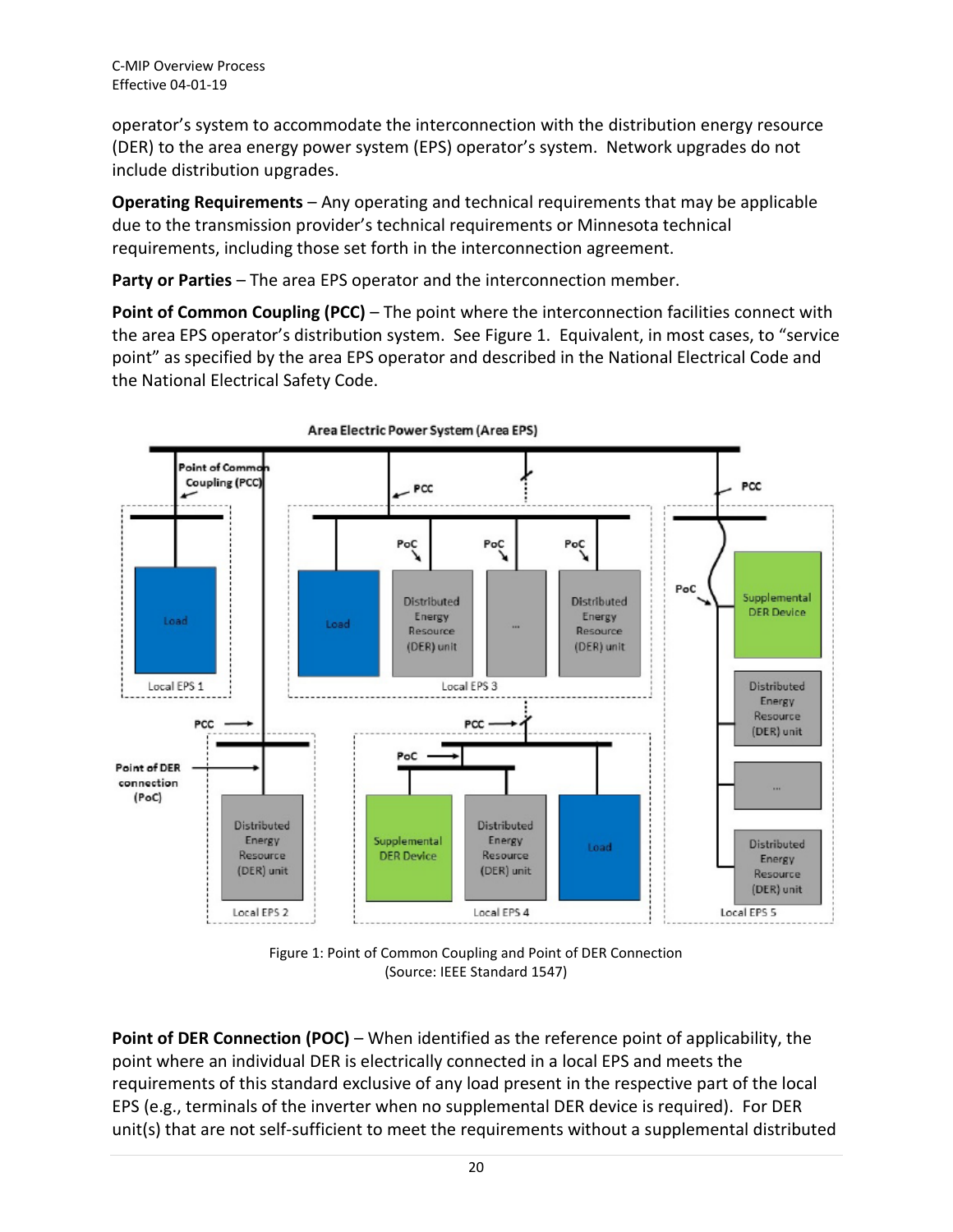energy resource device(s), the point of distributed energy resource (DER) connection is the point where the requirements of this standard are met by DER in conjunction with a supplemental DER device(s) exclusive of any load present in the respective part of the local electric power system (EPS).

**Queue Position** – The order of a valid interconnection application, relative to all other pending valid interconnection applications that is established based upon the date and time of receipt of the complete interconnection application as described in Section [4.7.](#page-9-1)

**Reasonable Efforts** – With respect to an action required to be attempted or taken by a party under these procedures, efforts that are timely and consistent with good utility practice and are otherwise substantially equivalent to those a party would use to protect its own interests.

**Reference Point of Applicability** – The location, either the point of common coupling or the point of DER connection, where the interconnection and interoperability performance requirements specified in Institute of Electrical and Electronics Engineers (IEEE) Standard 1547 apply. With mutual agreement, the area EPS operator and member may determine a point between the point of common coupling and point of DER connection. See State of Minnesota Distributed Generation Interconnection Requirements Attachment 2 Requirements.

**Simplified Process** – The procedure for evaluating an interconnection application for a certified inverter-based DER no larger than 20 kW that uses the screens described in the interconnection process—*Simplified Process*. The *Simplified Process* includes simplified procedures.

**Study Process** – The procedure for evaluating an interconnection application that includes the scoping meeting, system impact study, and facility study.

**Transmission Owner** – The entity that owns, leases, or otherwise possesses an interest in the portion of the transmission system relevant to the interconnection.

**Transmission Provider** – The entity (or its designated agent) that owns, leases, controls, or operates transmission facilities used for the transmission of electricity. The term transmission provider includes the transmission owner when the transmission owner is separate from the transmission provider. The transmission provider may include the independent system operator or regional transmission operator.

**Transmission System** – The facilities owned, leased, controlled, or operated by the transmission provider or the transmission owner that are used to provide transmission service. See the commission's July 26, 2000 Order Adopting Boundary Guidelines for Distinguishing Transmission from Generation and Distribution Assets in Docket No. E-999/CI-99-1261.

**Uniform Contract** – The area EPS's agreement for *Uniform Statewide Contract for Cogeneration and Small Power Production Facilities* (*Uniform Contract*) that may be applied to all qualifying new and existing interconnections between the area EPS and a DER system having capacity less than 40 kilowatts.

**Upgrades** – The required additions and modifications to the area EPS operator's transmission or distribution system at or beyond the point of interconnection. Upgrades may be network upgrades or distribution upgrades. Upgrades do not include interconnection facilities.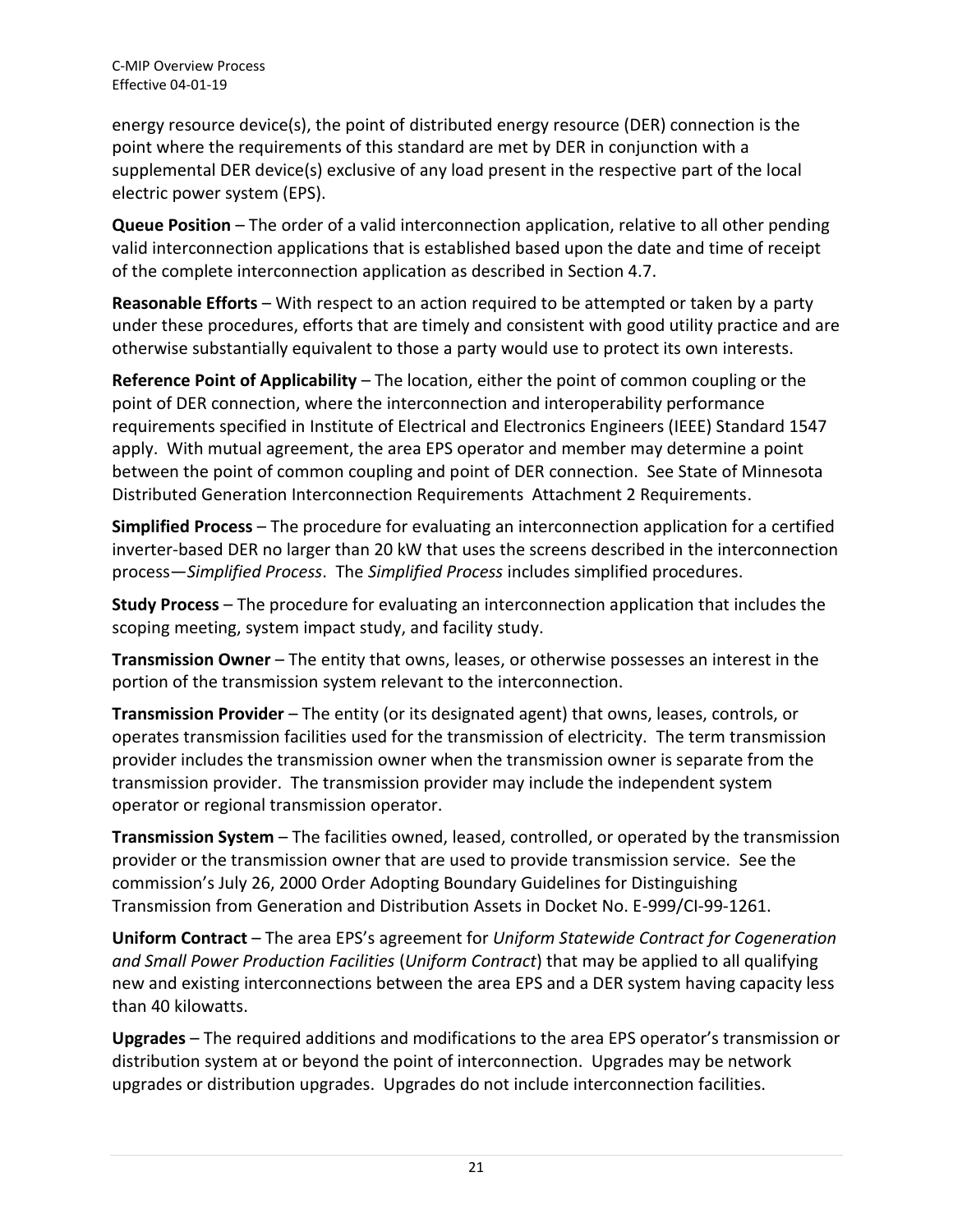# **14 Certification of DER Equipment**

Distributed energy resource (DER) equipment proposed for use in an interconnection system shall be considered certified for interconnected operation if the following criteria is met:

- 1) It has been tested in accordance with industry standards for continuous utility interactive operation in compliance with the appropriate codes and standards referenced below by any nationally recognized testing laboratory (NRTL) recognized by the United States Occupational Safety and Health Administration to test and certify interconnection equipment pursuant to the relevant codes and standards listed in the *Overview Process*.
- 2) It has been labeled and is publicly listed by such NRTL at the time of the interconnection application.
- 3) Such NRTL makes readily available for verification all test standards and procedures it utilized in performing such equipment certification and with consumer approval, the test data itself. The NRTL may make such information available on its website and by encouraging such information to be included in the manufacturer's literature accompanying the equipment.

The interconnection member must verify that the assembly and use of the equipment falls within the use or uses for which the equipment was tested, labeled, and listed by the NRTL.

Certified equipment shall not require further type-test review, testing, or additional equipment to meet the requirements of this interconnection procedure; however, nothing herein shall preclude the need for a DER design evaluation or an on-site commissioning test by the parties to the interconnection as provided for in the Minnesota technical requirements.

If the certified equipment package includes only interface components (switchgear, inverters, or other interface devices) then an interconnection member must show that the generator or other electric source being utilized with the equipment package is compatible with the equipment package and is consistent with the testing and listing specified for this type of interconnection equipment.

Provided the generator or electric source, when combined with the equipment package, is within the range of capabilities for which it was tested by the NRTL and does not violate the interface components' labeling and listing performed by the NRTL, no further type-test review, testing, or additional equipment on the member side of the point of common coupling (PCC) shall be required to be considered certified for the purposes of this interconnection procedure; however, nothing herein shall preclude the need for a DER design evaluation or an on-site commissioning test by the parties to the interconnection as provided for in the Minnesota technical requirements.

An equipment package does not include equipment provided by the area electric power system (EPS).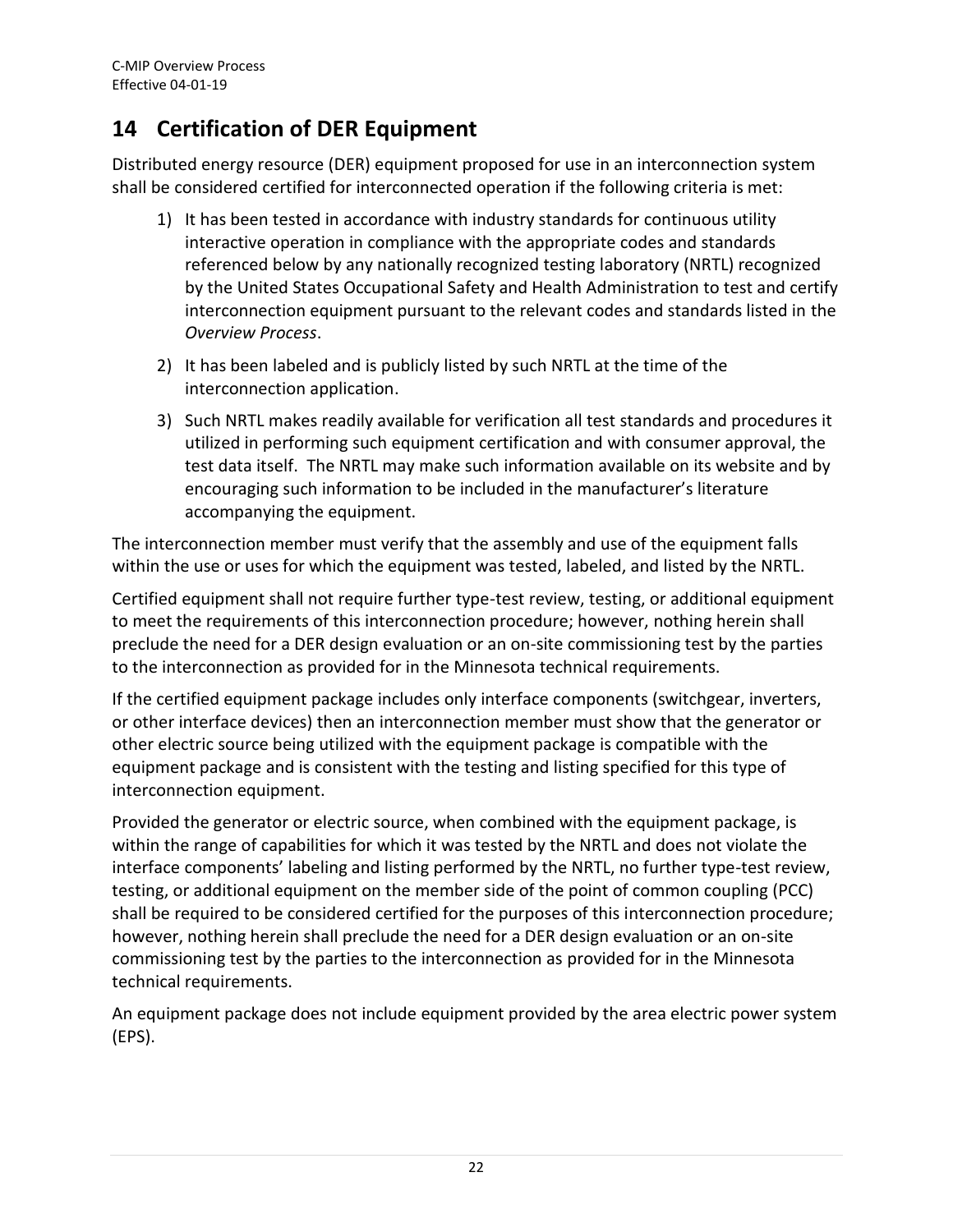# <span id="page-24-0"></span>**15 Certification Codes and Standards**

The existing Minnesota technical requirements and the following standards shall be used in conjunction with the interconnection process. The process has started to update the technical requirements to meet Institute of Electrical and Electronics Engineers (IEEE) Standard 1547- 2018. Once that process is completed, the updated distributed energy resource (DER) technical interconnection and interoperability requirements will supersede this section.

When the stated version of the following standards is superseded by an approved revision then that revision shall apply:

IEEE Standard 1547-2003, IEEE Standard Interconnecting Distributed Resources with Electric Power Systems.

IEEE 1547a-2014, IEEE Standard for Interconnecting Distributed Resources with Electric Power Systems – Amendment 1.

IEEE 1547.1-2005, IEEE Standard Conformance Test Procedures for Equipment Interconnecting Distributed Resources with Electric Power Systems.

IEEE 1547.1a-2015 (amendment to IEEE Standard 1547.1-2005), IEEE Standard Conformance Test Procedures for Equipment Interconnecting Distributed Resources with Electric Power Systems – Amendment 1.

UL 1741 Inverters, Converters, Controllers, and Interconnection System Equipment for Use in Distributed Energy Resources (2010).

NFPA 70 (2017), National Electrical Code.

IEEE Standard C37.90.1 (2012) (revision of IEEE Standard C37.90.1-2002), IEEE Standard for Surge Withstand Capability (SWC) Protective Relays and Relay Systems Associated with Electric Power Apparatus.

IEEE Standard C37.90.2 (2004) (revision of IEEE Standard C37.90.2-1995), IEEE Standard for Withstand Capability of Relay Systems to Radiated Electromagnetic Interference from Transceivers.

IEEE Standard C37.108-20021989 (revision of C37.108-19892002), IEEE Guide for the Protection of Network Transformers.

IEEE Standard C57.12.44-2014 (revision of IEEE Standard C57.12.44-2005), IEEE Standard Requirements for Secondary Network Protectors.

IEEE Standard C62.41.2-2002, IEEE Recommended Practice on Characterization of Surges in Low-Voltage (1000 V and less) AC Power Circuits.

IEEE Standard C62.41.2-2002\_Cor 1-2012 (Corrigendum to IEEE Standard C62.41.2-2002) – IEEE Recommended Practice on Characterization of Surges in Low-Voltage (1000 V and Less) AC Power Circuits Corrigendum 1: Deletion of Table A.2 and Associated Text.